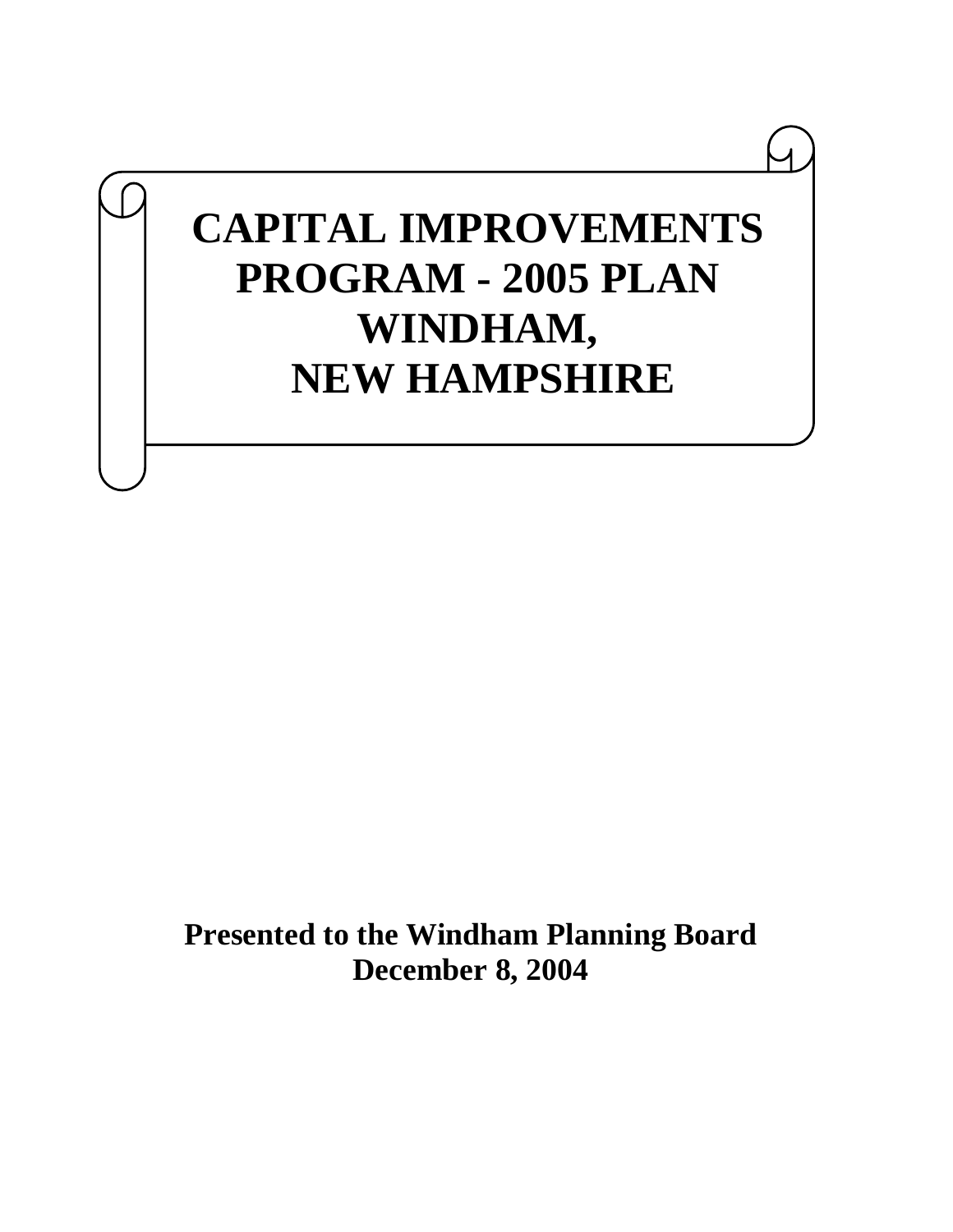## **CAPITAL IMPROVEMENTS PROGRAM 2005 PLAN WINDHAM, NEW HAMPSHIRE**

## **TABLE OF CONTENTS**

| <b>Section</b> | <b>Topic</b>   |                                                                    | <b>Page</b>    |    |
|----------------|----------------|--------------------------------------------------------------------|----------------|----|
| I.             |                | Introduction                                                       | 1              |    |
|                | A.             | The Capital Improvements Program:<br>Purpose and Description       | 1              |    |
|                | <b>B.</b>      | Advantages of a CIP                                                | $\overline{2}$ |    |
| II.            |                | Background: CIP 2005 Plan                                          | 3              |    |
|                | $\mathbf{A}$ . | Method of Classification and<br>Prioritization of Capital Projects | 3              |    |
|                | <b>B.</b>      | Year 2005 Available Capital<br><b>Improvement Funds</b>            | 3              |    |
| III.           |                | CIP FY 2005 - 2012 Appropriation Chart                             | 4              |    |
| IV.            |                | <b>Submitted Capital Projects and Explanations</b>                 | 9              |    |
|                | <b>A.</b>      | Fire Department                                                    | 9              |    |
|                | B.             | <b>Board of Selectmen</b>                                          | 12             |    |
|                | $\mathbf{C}$ . | <b>Highway Agent</b>                                               | 14             |    |
|                | D.             | Library                                                            |                | 18 |
|                | E.             | <b>Transfer Station</b>                                            | 18             |    |
|                | F.             | Planning & Development /                                           | 21             |    |
|                |                | <b>Tax Assessor</b>                                                |                |    |
|                | G.             | <b>Windham School District</b>                                     | 22             |    |
|                | H <sub>1</sub> | Departments/Committees Not                                         | 23             |    |
|                |                | Submitting Requests for the                                        |                |    |
|                |                | FY 2005-2012 CIP                                                   |                |    |

## **Appendix**

|  | CIP Sub-Committee membership |  |
|--|------------------------------|--|
|--|------------------------------|--|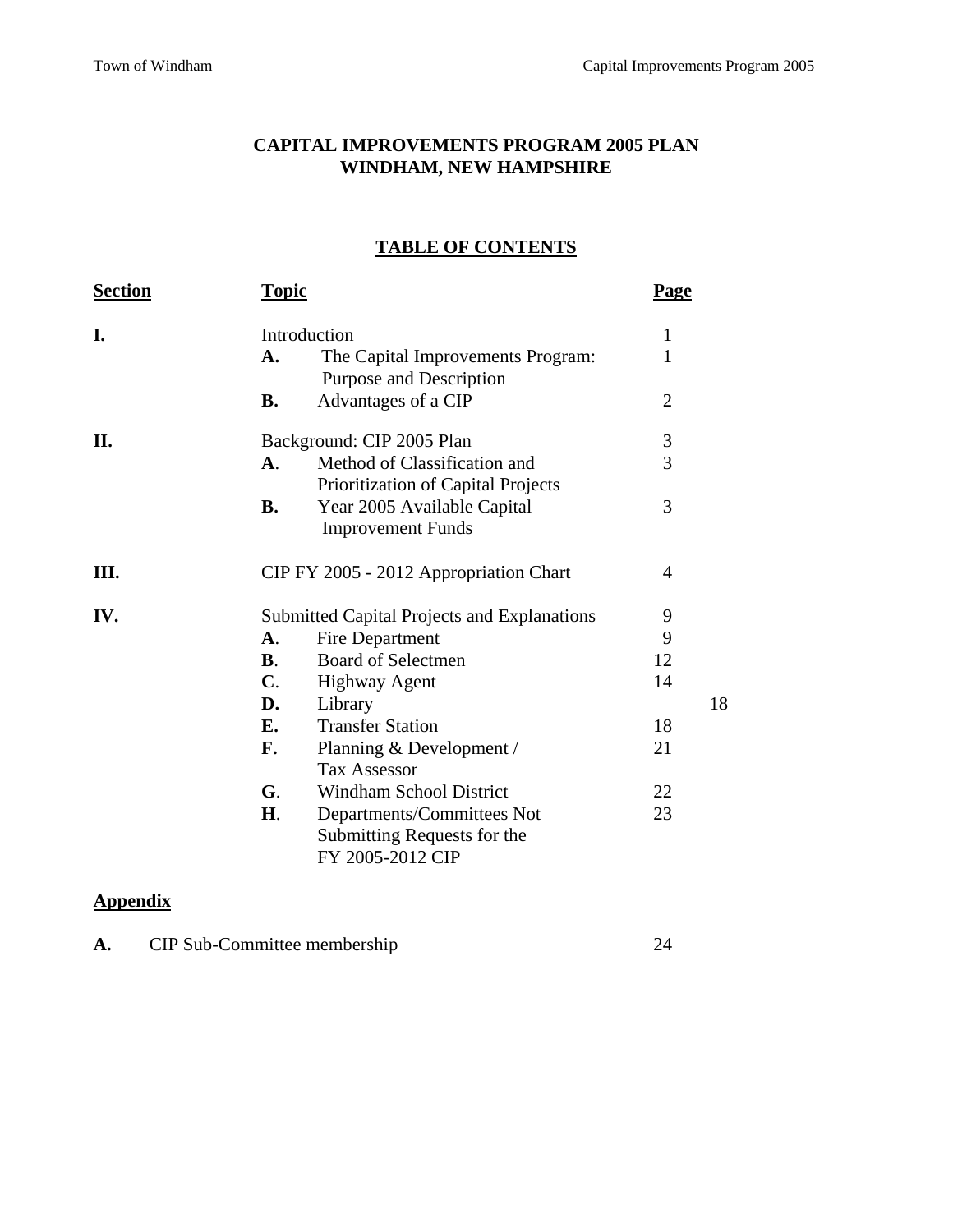## **I. Introduction**

New Hampshire Revised Statutes delegate to the Planning Board the responsibility for preparing a Master Plan to guide the development of the municipality. The Windham Planning Board adopted a Master Plan in 1985 and, has since, updated the plan every five years. The last update was completed in 2000 and the update for 2005 Master Plan is due for completion during the first quarter of calendar year 2005. A Capital Improvement Program (CIP) is the financial counterpart to a Master Plan. The CIP is a financial master plan for charting a municipality's capital needs over a specified time frame. The programming of capital expenditures into a rational planning and budgeting process is an important management tool for the allocation of tax revenue.

Growth can have a substantial impact on the municipal services and facilities. CIP's have become associated with efforts to manage growth and tax impact. Revised Statutes Annotated 674:22 requires municipalities, which regulate development through a growth management ordinance, to prepare and adopt a Master Plan and a CIP. Although it is a prerequisite of a growth ordinance, a CIP can stand alone on its own merits as a planning tool.

At the 1986 Town meeting, the voters of Windham authorized the Planning Board to prepare a CIP. A Planning Board CIP Sub-Committee was formed to undertake this task. While NH RSA 674:5-8 states that it is the Planning Board which prepares the plan, it is important to involve the Board of Selectmen, School Board, Town department heads, and other Town boards and commissions. Since it is the Selectmen and School Board who prepare the budget in Windham, they are a vital part of the CIP process.

According to the Windham Planning and Zoning Board bylaws, the CIP Sub-Committee's membership is as follows:

- One Selectmen appointed by the chairman of the Board of Selectmen whose term shall be one year.
- One School board member appointed by the chairman of the School Board whose term shall be one year.
- Two members of the Planning Board appointed by the chairman of the Planning Board whose term shall be one year.
- Three members of the general public appointed by the chairman of the Planning Board whose terms shall be three years, limited to a six-year tenure.

Throughout this document, "department" will be used to encompass all town boards, commissions, committees, trustees, and departments.

The CIP Sub-Committee has the following tentative meeting schedule:

| <b>JUNE</b>        | Appoint new members and organize for the coming year.                             |
|--------------------|-----------------------------------------------------------------------------------|
| <b>JULY/AUGUST</b> | Request written capital project proposals from town departments and School Board. |
| <b>SEPTEMBER</b>   | Meet with all departments and committees to discuss their capital needs.          |
| <b>SEPT/OCT</b>    | Meet to review submitted capital projects and develop the plan.                   |
| <b>NOV/DEC</b>     | Conduct a workshop with the Planning Board followed by final presentation to the  |
|                    | Planning Board and public hearing                                                 |

#### **A. The Capital Improvements Program: Purpose and Description**

A Capital Improvements Program is a budgetary document that forecasts major Town expenditures for a legally mandated six-year period. Windham has traditionally created a CIP for a longer six to eight year period. A fiscal analysis of each project is included in the CIP. The program, when adopted and fully utilized, serves to ensure that the necessary services and facilities to meet the community's needs are provided in accordance with the financial capabilities of Windham.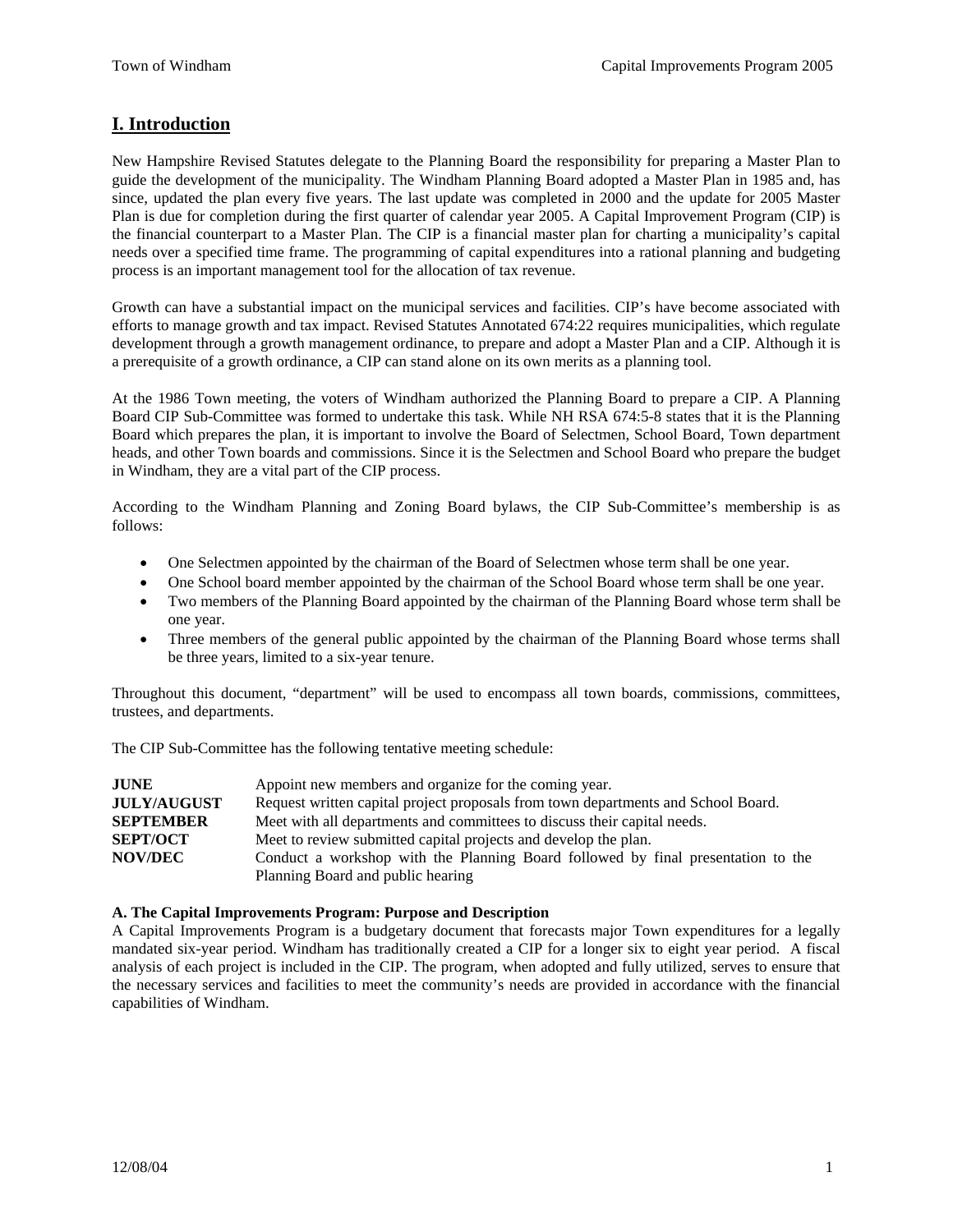## **I. Introduction - continued**

For the purpose of this document, a capital improvement is defined as a major expenditure (usually non-recurring) for public facilities costing more than \$50,000. CIP expenditures are considered beyond the scope of normal annual operating or maintenance expenses. Included are:

- Land acquisition for public purpose
- New buildings or additions
- Vehicles and other machinery with a useful life of greater than five years
- Major building or facility renovations with a useful life of greater than ten years
- Road renovations resulting in long-term improvement in road capacity or conditions
- Special studies such as assessments or a Master Plan
- Studies or architectural plans costing more than \$50,000 for the above capital improvements

The CIP Sub-Committee will request detailed capital plans for evaluation during the planning year. Project requests are compiled into a spreadsheet to analyze the overall impact on the Town's tax rate. The CIP Sub-Committee will make recommendations as to which projects should be included in the Plan.

## **B. Advantages of a CIP**

A Capital Improvements Program offers many advantages:

- Stabilizes year-to-year variations in capital outlays
- Makes pre-emptive acquisitions more feasible and defensible (e.g., land for water supply, waste disposal, recreation)
- If used in conjunction with a pooled investment reserve fund, can offset a fraction of capital expenditures by reducing interest payments
- Enables the town to establish growth control measures (in conjunction with a master plan).
- Facilitates implementation of the master plan by scheduling proposed projects over a period of time. The program can eliminate duplication and a random approach to expenditures.
- Furnishes a total picture of the municipality's major needs, discourages piecemeal expenditures, and serves to coordinate the activities of various departments.
- Establishes priorities for projects on the basis of needs and cost, and permits anticipation of income and expenditures.
- Serves as a public information tool, explaining to the public the Town's plans for major expenditures.

The Planning Board and the CIP Sub-Committee together review the CIP and make desired revisions. After a public hearing is held, the Planning Board adopts the CIP. The Board of the Selectmen, the School Board, and the electorate, should adopt the first year of the CIP program as the capital budget. The capital budget, the school department's operating budget, and the town's operating budget together make up the total municipal budget for the year.

Once the CIP has been adopted, it is reviewed and updated annually by the Planning Board. This is especially important in years when voters at Town Meeting do not fund all proposed capital projects. The CIP recommendations for the upcoming year's budget are presented to the Selectmen and School Board for their consideration. Each annual update adds an additional year to the schedule, as the past year is dropped off, so that a six-year minimum program period is maintained.

When all capital projects are outlined for the upcoming six to eight year period, each department and board should monitor the effect of growth on their scheduled projects. In order to keep the department heads and boards informed, the Planning Board should ask them to review all development proposals to determine possible impacts on the CIP schedule. This process assists the Planning Board in determining the timeliness of the proposal and its impact.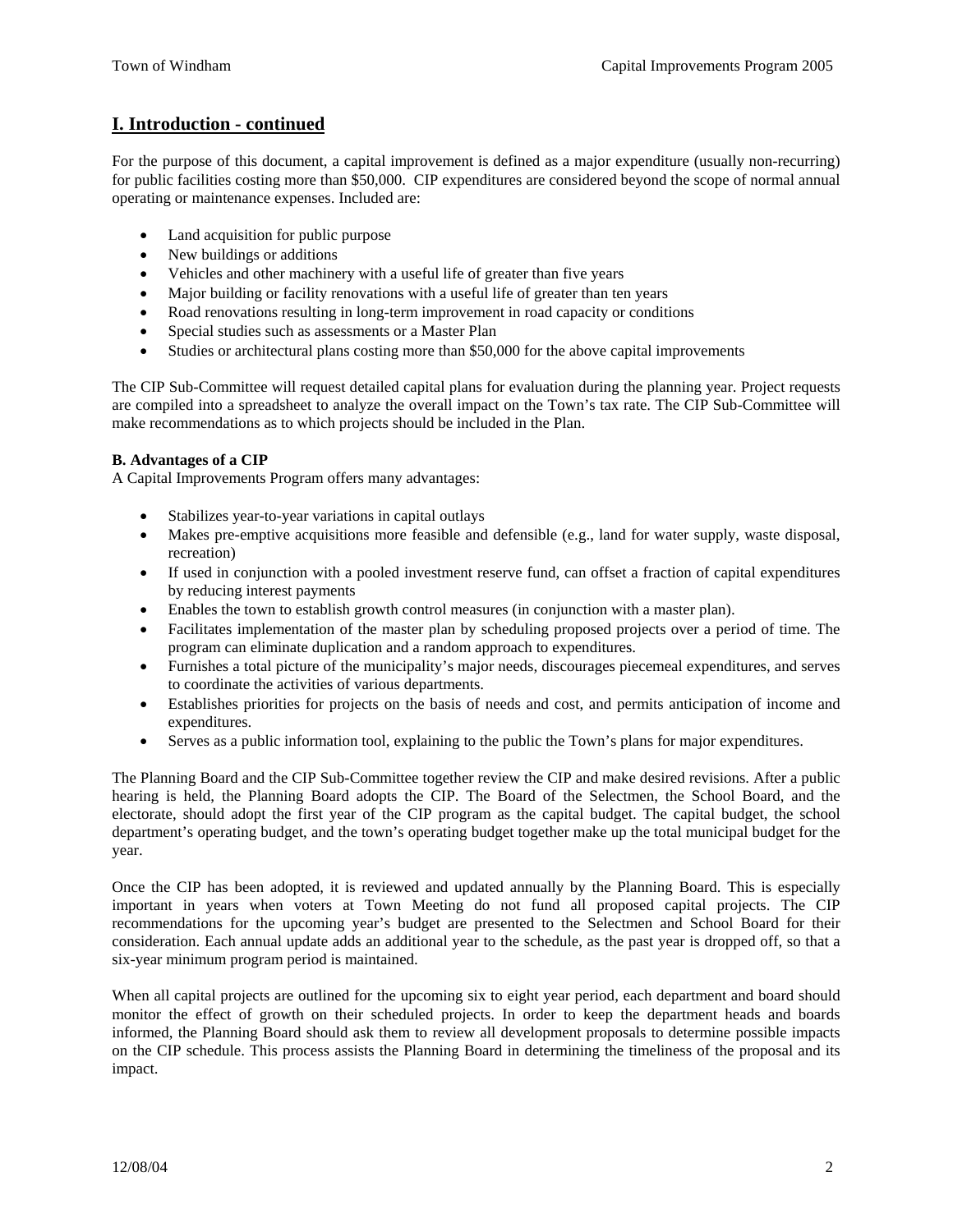## **II. Background: CIP 2005 Plan**

## **A. Method of Classification and Prioritization of Capital Projects**

New Hampshire RSA 674:6 requires that the Capital Improvements Program (CIP) classify projects according to urgency and need and to contain a time sequence for their implementation. In accordance with the Capital Improvements Programming Handbook prepared by the Southern New Hampshire Planning Commission, the Windham CIP Sub-Committee adopted a classification scheme that used six (6) possible classifications as outlined below. In deliberations leading up to the CIP Sub-Committee's proposed capital allocations, each submitted project was assigned a class.

After each project was classified, projects falling into the same class were reviewed against town needs as identified by the town master plan and further prioritization was established.

| <b>Class</b> | Category     | <b>Description</b>                                                                            |
|--------------|--------------|-----------------------------------------------------------------------------------------------|
| Class I      | Urgent       | Cannot be delayed, needed immediately for health and safety needs.                            |
| Class II     | Necessary    | Necessary. Needed within 1-3 years to maintain basic level and quality<br>community services. |
| Class III    | Desirable    | Desirable. Needed within 4-6 years to improve quality and level of                            |
|              |              | service.                                                                                      |
| Class IV     | Deferrable   | Can be placed on hold until after the 6-year period, but supports                             |
|              |              | community development goals.                                                                  |
| Class V      | Premature    | Premature. Needs more research, planning and coordination.                                    |
| Class VI     | Inconsistent | Inconsistent. Contrary to land use planning or community development                          |
|              |              | goals.                                                                                        |

## **B. Year 2005 Available Capital Improvement Funds**

The 2005 CIP Sub-Committee used the official tax valuation figure for 2004 to determine the CIP funding. This official tax valuation is determined by the Windham Tax Assessor and approved by the New Hampshire Department of Revenue Administration. For year 2004 the town valuation figure minus exemption monies for veterans and other recognized groups, was set at \$1,414,135,774.

To compute the available CIP funds for year 2005, the sub-committee used the actual 2004 valuation \$1,414,135,774 and applied a conservative 2.5% increase to reach \$1,449,489,169 as an estimated tax valuation figure. (It must be noted here that the actual increase in tax valuation from 2003 to 2004 was 15% due largely, in part, due to new construction and new building lots being developed). For FY 2005-2012 plan, the sub-committee estimated available CIP funds using a conservative 1% increase each year in the town valuation figures, and then applied a CIP rate of \$1.55 per thousand. In addition to funds derived directly from CIP, the plan includes school impact fees to be applied to the school renovation bond payments, and other funds contributions.

The sub-committee observed that the enormity of the projected costs attributable to the new high school land and facilities would use all of the available CIP funding each year. The sub-committee believes that in order to continue to fund other needed town-wide capital improvement projects, the high school capital projects should be removed from the CIP budget. The CIP rate was allocated to fund the non-high school capital projects that the subcommittee believed were important to Windham's future needs.

The sub-committee used the rate of \$1.55 to calculate the \$2,246,708 available for 2005 CIP capital projects. However, also applied against the available funding are the Town's fixed obligations in the amount of \$1,098,203, and applied to the available funding are other CIP contributions in the amount of \$257,864 yielding a net available monies figure for 2005 in the amount of \$1,406,369 to fund the remaining requests.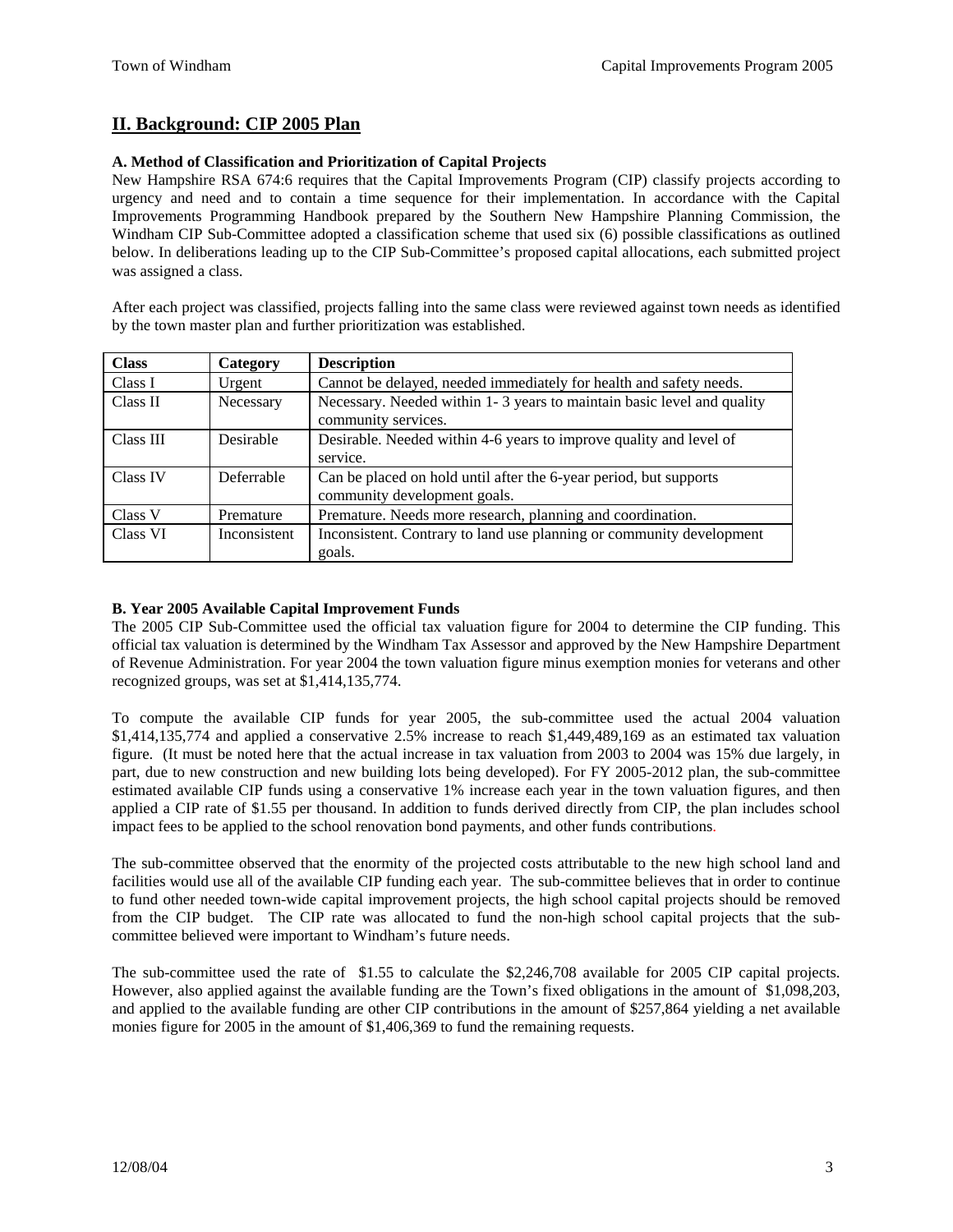## **III. CIP FY 2005 - 2012 Appropriation Chart**

|                                     |      | Notes CRF Balances   | 2005            | 2006                 | 2007           | 2008             | 2009             | 2010                     | 2011             | 2012        |
|-------------------------------------|------|----------------------|-----------------|----------------------|----------------|------------------|------------------|--------------------------|------------------|-------------|
| <b>CIP Projected Availability</b>   |      |                      | \$2,246,708     | \$2,269,175          | \$2,291,867    | \$2,314,786      | \$2,337,934      | \$2,361,313              | \$2,384,926      | \$2,408,775 |
| <b>Fixed CIP Obligations</b>        |      |                      |                 |                      |                |                  |                  |                          |                  |             |
| Town Master Bond                    | (1)  |                      | 566,695         | 544,385              | 387,075        | 245,975          | 236,689          |                          |                  |             |
| Schools Renovation Bond             | (2)  |                      | 519,044         | 504,365              | 494,974        | 484,014          | 475,026          |                          |                  |             |
| Searles Bond                        | (3a) |                      | 12,464          | 12,512               | 12,544         | 12,560           | 12,160           | 12,160                   | 12,144           | 12,145      |
| <b>Total Fixed Obligations</b>      |      |                      | \$1,098,203     | \$1,061,262          | \$894,593      | \$742,549        | \$723,875        | \$12,160                 | \$12,144         | \$12,145    |
| <b>Effective Availability Other</b> |      |                      | \$1,148,505     | \$1,207,913          | \$1,397,274    | \$1,572,237      | \$1,614,059      | \$2,349,153              | \$2,372,782      | \$2,396,630 |
| Other CIP Annual Contributions      |      |                      | 257,864         | 320,502              | 303,544        | 162,560          | 162,160          | 162,160                  | 162,144          | 162,144     |
| Net to Annual Appropriations        |      | \$<br>$\blacksquare$ | 1,406,369   \$  | $1,528,415$ \\$      | 1,700,818      | $1,734,797$   \$ | $1,776,219$   \$ | $2,511,313$   \$         | 2,534,926   \$   | 2,558,774   |
| <b>Annual Appropriations</b>        |      |                      |                 |                      |                |                  |                  |                          |                  |             |
| <b>FIRE DEPARTMENT</b>              |      | $\blacksquare$       | 275,500         | 338,800              | 275,000        | 157,500          | 157,500          | 157,500                  | 275,000          | 275,000     |
| <b>SELECTMEN</b>                    |      |                      | 5,000           | 187,990              | 92,000         | 0                | 50,000           | 0                        | 0                | 0           |
| <b>HIGHWAY AGENT</b>                |      |                      | 408,204         | 385,000              | 405,000        | 325,000          | 325,000          | 325,000                  | 397,000          | 325,000     |
| <b>LIBRARY</b>                      |      |                      |                 |                      |                | 0                | 0                |                          | ſ                |             |
| CONSERVATION                        |      | 1,171,700            | 0               | 0                    | 0              | 0                | 0                | n                        |                  |             |
| <b>TRANSFER STATION</b>             |      |                      | 110,000         | 50,000               | 125,000        | 433,000          | 250,000          | 50,000                   |                  |             |
| PLAN. & DEV. DEPARTMENT             |      |                      |                 |                      | 75,000         | f                |                  | 100,000                  |                  |             |
| <b>RECREATION</b>                   |      |                      | f)              |                      | 0              | 0                |                  | 0                        | ſ                |             |
| SCHOOL DEPARTMENT                   |      | 891,054              | 607,665         |                      | 0              | 0                | 0                | 1,332,000                | 1,291,000        | 1,291,000   |
| <b>Total Annual Appropriations</b>  |      |                      | 1,406,369<br>\$ | $961,790$ \$<br>l \$ | $972,000$   \$ | $915,500$   \$   | 782,500          | $1,964,500$   \$<br>- \$ | $1,963,000$   \$ | 1,891,000   |
| Variance                            |      |                      | \$0             | \$566,625            | \$728,818      | \$819,297        | \$993,719        | \$546,813                | \$571,926        | \$667,774   |

## CIP FY 2005 - 2012 Appropriation Chart (Summary)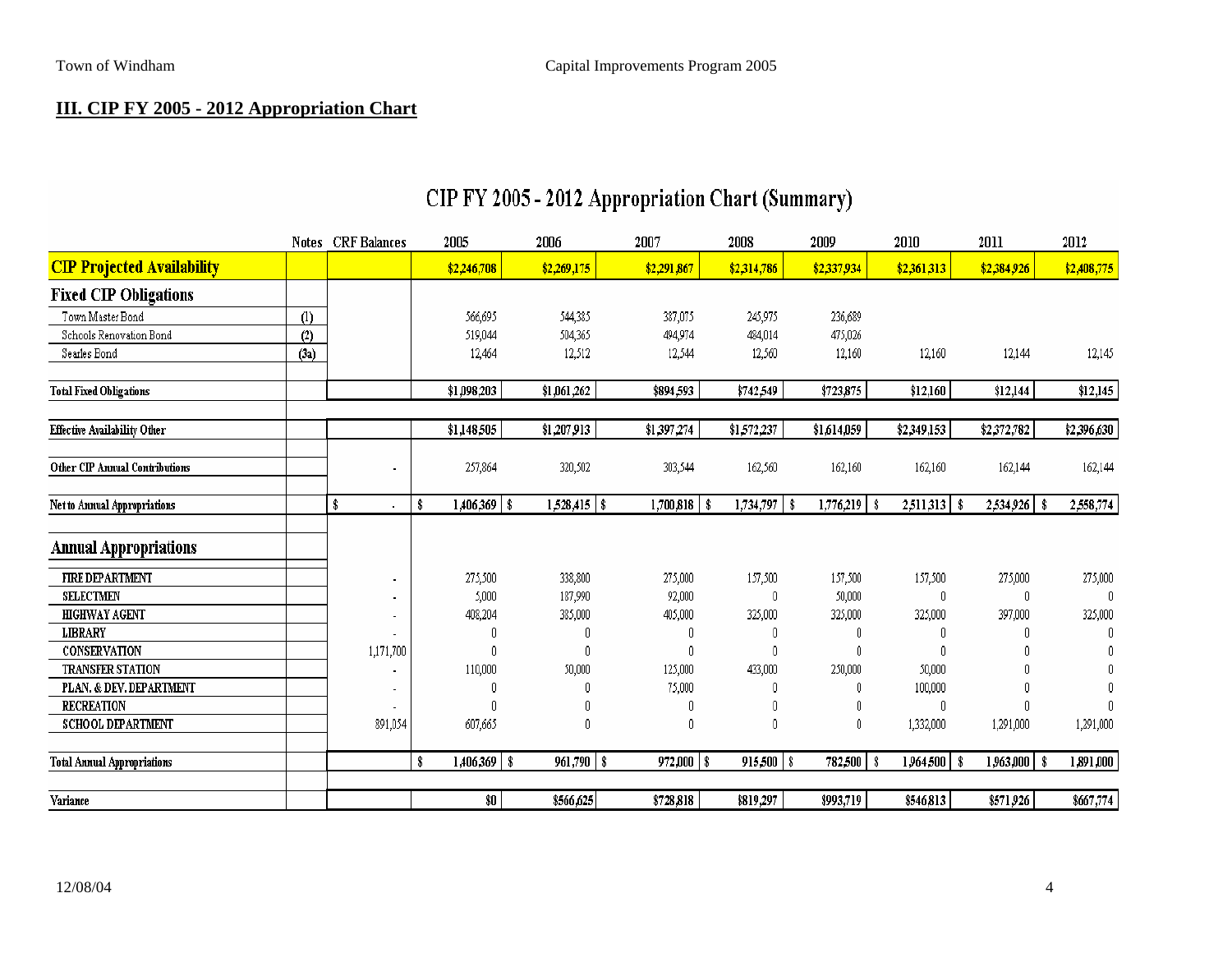## CIP FY 2005 - 2012 Appropriation Chart (Details)

|                                                   |                    | Notes CRF Balances | 2005                  |     | 2006            | 2007             | 2008            | 2009             | 2010                             | 2011             |
|---------------------------------------------------|--------------------|--------------------|-----------------------|-----|-----------------|------------------|-----------------|------------------|----------------------------------|------------------|
| <b>Effective Availability Other</b>               |                    |                    | \$                    |     |                 | 1,397,274<br>A   | 1,572,237<br>¢  |                  | 2,349,153<br>$\ddot{\textbf{s}}$ | $2,372,782$   \$ |
| OTHER CIP ANNUAL CONTRIBUTIONS                    |                    |                    |                       |     |                 |                  |                 |                  |                                  |                  |
| Searles Trust Fund                                | $(3b)^*$           | 25,476             | 12,464                |     | 12,512          | 12,544           | 12,560          | 12,160           | 12,160                           | 12,144           |
| School Impact Fee Funds                           | (4)                |                    | 217,000               |     | 150,000         | 150,000          | 150,000         | 150,000          | 150,000                          | 150,000          |
| Rte 28 Emergency Fund                             | $(5)^{+}$          | 60,424             |                       |     |                 | 141,000          |                 |                  |                                  |                  |
| Recreation Improvement Fund                       | $(6)$ <sup>*</sup> | 22,635             |                       |     |                 |                  |                 |                  |                                  |                  |
| Castle Hill Bridge - state reimbursement          | (7)                |                    | 28,400                |     | 157,990         |                  |                 |                  |                                  |                  |
| Library CRF                                       | $***$              | 36,148             |                       |     |                 |                  |                 |                  |                                  |                  |
| <b>Total Other contributions</b>                  |                    |                    | 257,864<br>\$         | -\$ | $320,502$ \$    | $303,544$ \\$    | $162,560$ \$    | $162, 160$ \$    | $162,160$ \$                     | $162, 144$ \ \\$ |
| Net to Annual CIP Appropriations                  |                    |                    | $1,406,369$ \\$<br>\$ |     | $1,528,415$ \\$ | 1,700,818<br>-\$ | 1,734,797<br>-8 | $1,776,219$   \$ | $2,511,313$   \$                 | 2,534,926   \$   |
|                                                   |                    |                    |                       |     |                 |                  |                 |                  |                                  |                  |
| ANNUAL APPROPRIATIONS                             |                    |                    |                       |     |                 |                  |                 |                  |                                  |                  |
| <b>FIRE DEPARTMENT</b>                            |                    |                    |                       |     |                 |                  |                 |                  |                                  |                  |
| Engine 1 Replacement                              |                    |                    | 190,000               |     | 190,000         |                  |                 |                  |                                  |                  |
| Forestry Truck Replacement                        |                    |                    | 85,500                |     |                 |                  |                 |                  |                                  |                  |
| Substation                                        |                    |                    |                       |     |                 | 275,000          |                 |                  |                                  |                  |
| Ambulance 2 Replacement                           |                    |                    |                       |     | 148,800         |                  |                 |                  |                                  |                  |
| Engine 3 Replacement                              |                    |                    |                       |     |                 |                  |                 |                  |                                  | 275,000          |
| Engine 2 Replacement                              |                    |                    |                       |     |                 |                  |                 |                  |                                  |                  |
| Tanker - Addition                                 |                    |                    |                       |     |                 |                  | 157,500         | 157,500          |                                  |                  |
| Ambulance 1 Replacement                           |                    |                    |                       |     |                 |                  |                 |                  | 157,500                          |                  |
| Sub-Total                                         |                    | \$0                | \$275,500             |     | \$338,800       | \$275,000        | \$157,500       | \$157,500        | \$157,500                        | \$275,000        |
| <b>SELECTMEN</b>                                  |                    |                    |                       |     |                 |                  |                 |                  |                                  |                  |
| Lowell Road Bike Paths (attached to funding)      |                    |                    | 5,000                 |     | 30000           | 92,000           |                 |                  |                                  |                  |
| Castle Hill Bridge (50%share before state reimb)' |                    |                    |                       |     | 157,990         |                  |                 |                  |                                  |                  |
| Bartley House                                     |                    |                    |                       |     |                 |                  |                 | 50,000           |                                  |                  |
|                                                   |                    | \$0                | \$5,000               |     | \$187,990       | \$92,000         | \$0]            | \$50,000         | \$0                              | \$0]             |
| <b>HIGHWAY AGENT</b>                              |                    |                    |                       |     |                 |                  |                 |                  |                                  |                  |
| Road Improvements                                 |                    |                    | 323,204               |     | 300,000         | 325,000          | 325,000         | 325,000          | 325,000                          | 325,000          |
| Salt Shed                                         |                    |                    | 85,000                |     | 85,000          | 80,000           |                 |                  |                                  |                  |
| Front end loader                                  |                    |                    |                       |     |                 |                  |                 |                  |                                  | 72,000           |
| Sub-Total                                         |                    | \$0                | \$408,204             |     | \$385,000       | \$405,000        | \$325,000       | \$325,000        | \$325,000                        | \$397,000        |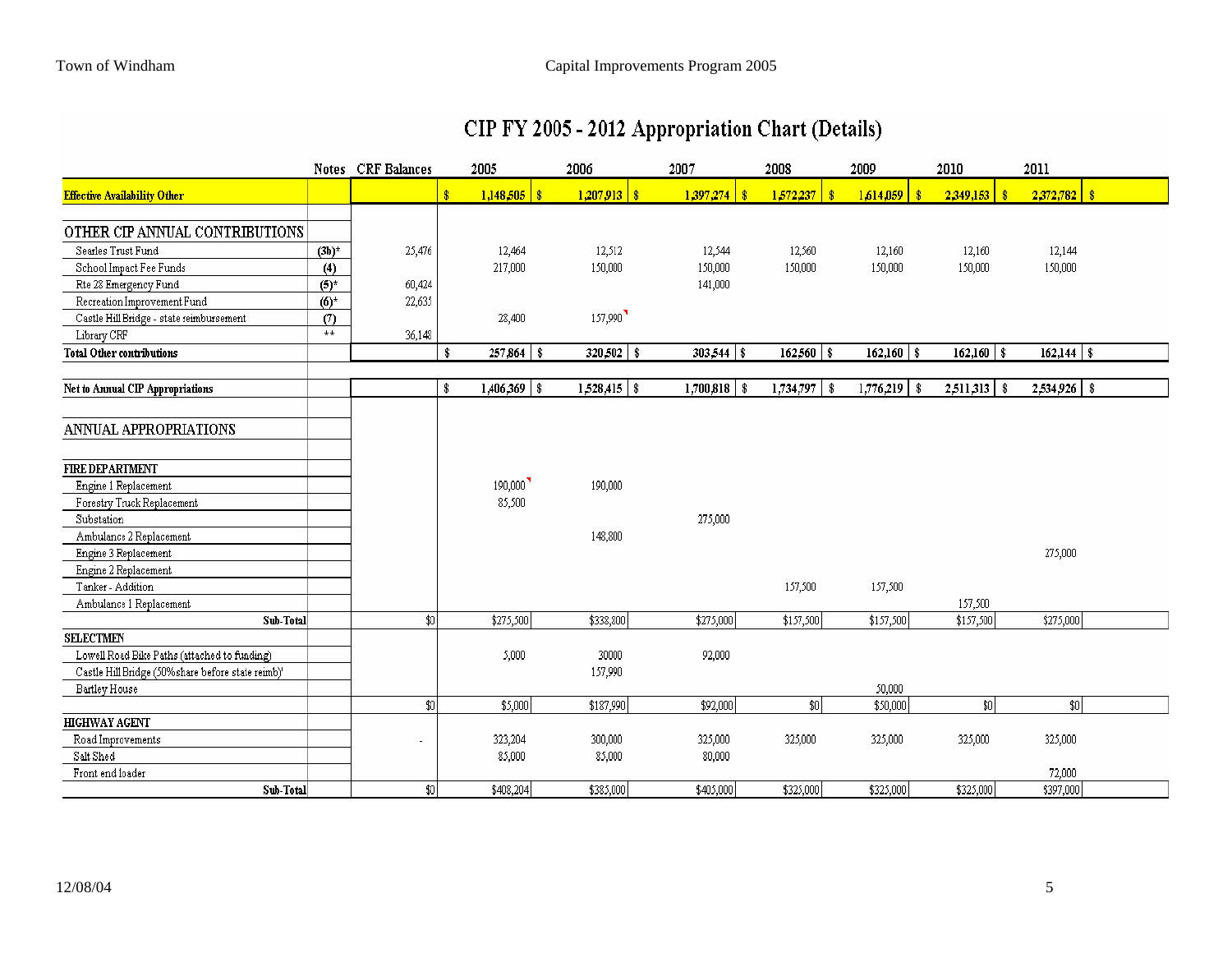## CIP FY 2005 - 2012 Appropriation Chart (Details)

|                                              |         | Notes CRF Balances | 2005         | 2006      | 2007         | 2008      | 2009      | 2010        | 2011        | 2012        |
|----------------------------------------------|---------|--------------------|--------------|-----------|--------------|-----------|-----------|-------------|-------------|-------------|
| ANNUAL APPROPRIATIONS (continued)            |         |                    |              |           |              |           |           |             |             |             |
| <b>LIBRARY</b>                               |         |                    |              |           |              |           |           |             |             |             |
| Arch Design & Management                     | (a)     |                    |              |           |              |           |           |             |             |             |
| Construction, Clerk of Works, Furn.          |         |                    |              |           |              |           |           |             |             |             |
| Sub-Total                                    |         | \$0                | $ 10\rangle$ | 30        | $ 10\rangle$ | 30        | \$0]      | 30          | 30          | $\$0$       |
| <b>CONSERVATION</b>                          |         |                    |              |           |              |           |           |             |             |             |
| Land Fund                                    | $\star$ | 1,171,700          |              |           |              |           |           |             |             |             |
| Sub-Total                                    |         | \$1,171,700        | $\$0$        | \$0]      | 30           | \$0]      | \$0       | 30          | \$0]        | \$0         |
| <b>TRANSFER STATION</b>                      |         |                    |              |           |              |           |           |             |             |             |
| Trailer Replacement                          |         |                    | 50,000       | 50,000    |              |           | 50,000    |             |             |             |
| Facilities Improvement/Renovation            |         |                    |              |           | 125,000      | 125,000   | 100,000   | 50,000      |             |             |
| Articulating Loader Replacement              |         |                    | 60,000       |           |              |           |           |             |             |             |
| Conveyor System Renovation                   |         |                    |              |           |              |           | 100,000   |             |             |             |
| Skid Loader Replacement                      |         |                    |              |           |              | 58,000    |           |             |             |             |
| Baler Replacement                            |         |                    |              |           |              | 250,000   |           |             |             |             |
| Sub-Total                                    |         | \$0                | \$110,000    | \$50,000  | \$125,000    | \$433,000 | \$250,000 | \$50,000    | \$0         | $$0$$       |
| PLAN. & DEV. DEPARTMENT                      |         |                    |              |           |              |           |           |             |             |             |
| Master Plan Update                           |         |                    |              |           |              |           |           | 100,000     |             |             |
| Aerial Photogrammetric Corrections           |         |                    |              |           | 75,000       |           |           |             |             |             |
| Sub-Total                                    |         | \$0                | \$0]         | \$0       | \$75,000     | \$0]      | \$0       | \$100,000   | \$0]        | $$0$        |
| <b>RECREATION</b>                            |         |                    |              |           |              |           |           |             |             |             |
| Sub-Total                                    |         | \$0                | \$0          | $\$0$     | $$0$$        | \$0       | \$0       | $\$0$       | \$0         | $$0$$       |
| <b>SCHOOL DEPARTMENT</b>                     |         |                    |              |           |              |           |           |             |             |             |
| School Land                                  |         | 50,000             |              |           |              |           |           |             |             |             |
| High School and Elem. School Land Facilities |         | 500,000            | 562,372      |           |              |           |           |             |             |             |
| School Septic Replacement                    |         | 154,707            | 45,293       |           |              |           |           |             |             |             |
| Elementary School Facilities                 |         | 186,347            |              |           |              |           |           | 1,332,000   | 1,291,000   | 1,291,000   |
| Sub-Total                                    |         | \$891,054          | \$607,665    | -\$0      | $\sqrt{30}$  | \$0       | \$0       | \$1,332,000 | \$1,291,000 | \$1,291,000 |
| TOTAL ANNUAL APPROPRIATIONS                  |         |                    | \$1,406,369  | \$961,790 | \$972,000    | \$915,500 | \$782,500 | \$1,964,500 | \$1,963,000 | \$1,891,000 |
|                                              |         |                    |              |           |              |           |           |             |             |             |
| <b>VARIANCE</b>                              |         |                    | \$0          | \$566,625 | \$728,818    | \$819,297 | \$993,719 | \$546,813   | \$571,926   | \$667,774   |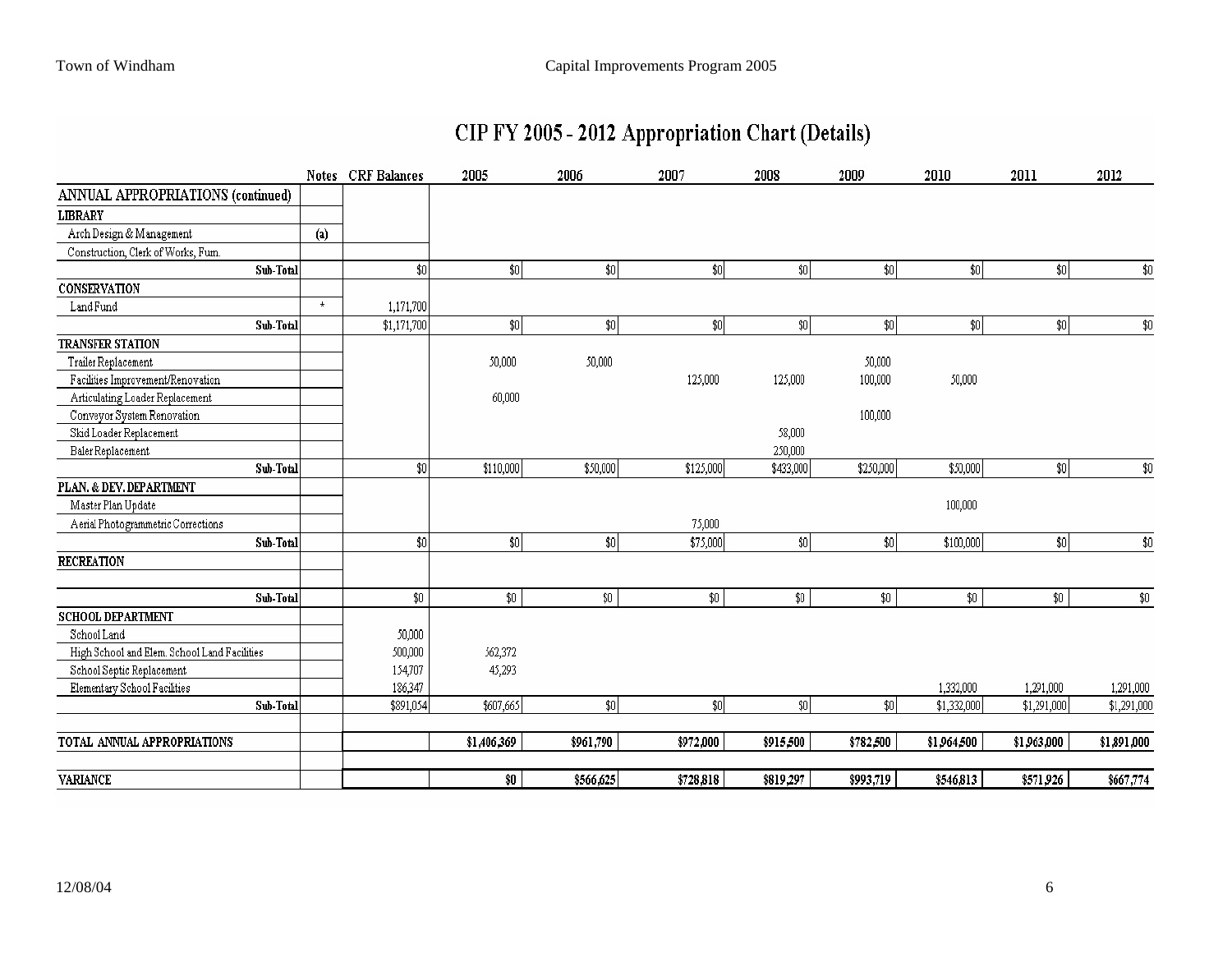## **CIP FY 2005 - 2012 Footnotes**

#### **Fixed Obligations**

(1) Represents 10 year bond (2000-2009), of \$4,196,064 at 4.57% covering Fire Station, Police Station, Library, and Griffin Park Phase I projects. (2) Represents 10 year bond (2000-2009) for schools renovation of \$5,992,000 at 4.65%. Use CRF and Impact fees to reduce total annual payments. Payment includes 30% state funding. (3a) Represents 10year bond (2004-2010) of \$100,000 at 4.5% for renovations of Searles Chapel west room.

#### **CIP** Contributions

#### \* The Capital Reserve Funds (CRF's), managed by the Trustees of the Trust Funds, are in the Town's "Concentration Acct." earning 0.7% interest as of 10/31/04

\*\* The Library Capital Reserve Fund, managed by the Trustees of the Trust Funds balance as of 12/31/03

(3b)\* Represents projected rental revenue from Searles Chapel.

(4) Impact fees collected per year, above a \$50,000 standing reserve, are to be applied to the school bond payment. Fee collection is projected at \$150,000 per year.

(5)\* Fees collected by the Planning Dept. will offset part of the cost of the new Fire Department Substation

(6)\* Fees collected by the Planning Dept. for recreational improvements

(7) Funds from State of NH will offset the state's portion of the Castle Hill bridge cost. Anticipated receipt of funds - 2005

#### (a) Library request for \$250K deferred while awaiting the detailed assessment report.

## TAX VALUATION PROJECTION

| <b>PROPERTY</b>  | $\frac{0}{0}$ | <b>YEAR</b> | <b>PROJECTED</b>    | \$               |
|------------------|---------------|-------------|---------------------|------------------|
| <b>VALUATION</b> | Increase      |             | <b>CIP TAX RATE</b> | <b>AVAILABLE</b> |
|                  |               |             |                     |                  |
| \$1,414,135,775  |               | 2004        | \$1.55              | \$2,191,910      |
| \$1,449,489,169  | 25            | 2005        | \$1.55              | \$2,246,708      |
| \$1,463,984,061  | 1.0           | 2006        | \$1.55              | \$2,269,175      |
| \$1,478,623,902  | 1.0           | 2007        | \$1.55              | \$2,291,867      |
| \$1,493,410,141  | 1.0           | 2008        | \$1.55              | \$2,314,786      |
| \$1,508,344,242  | 1.0           | 2009        | \$1.55              | \$2,337,934      |
| \$1,523,427,685  | 1.0           | 2010        | \$1.55              | \$2,361,313      |
| \$1,538,661,961  | 1.0           | 2011        | \$1.55              | \$2,384,926      |
| \$1,554,048,581  | 1.0           | 2012        | \$1.55              | \$2,408,775      |

\*\*\* Based on Tax Assessor's Valuation for tax year 4/1/2004-3/31/2005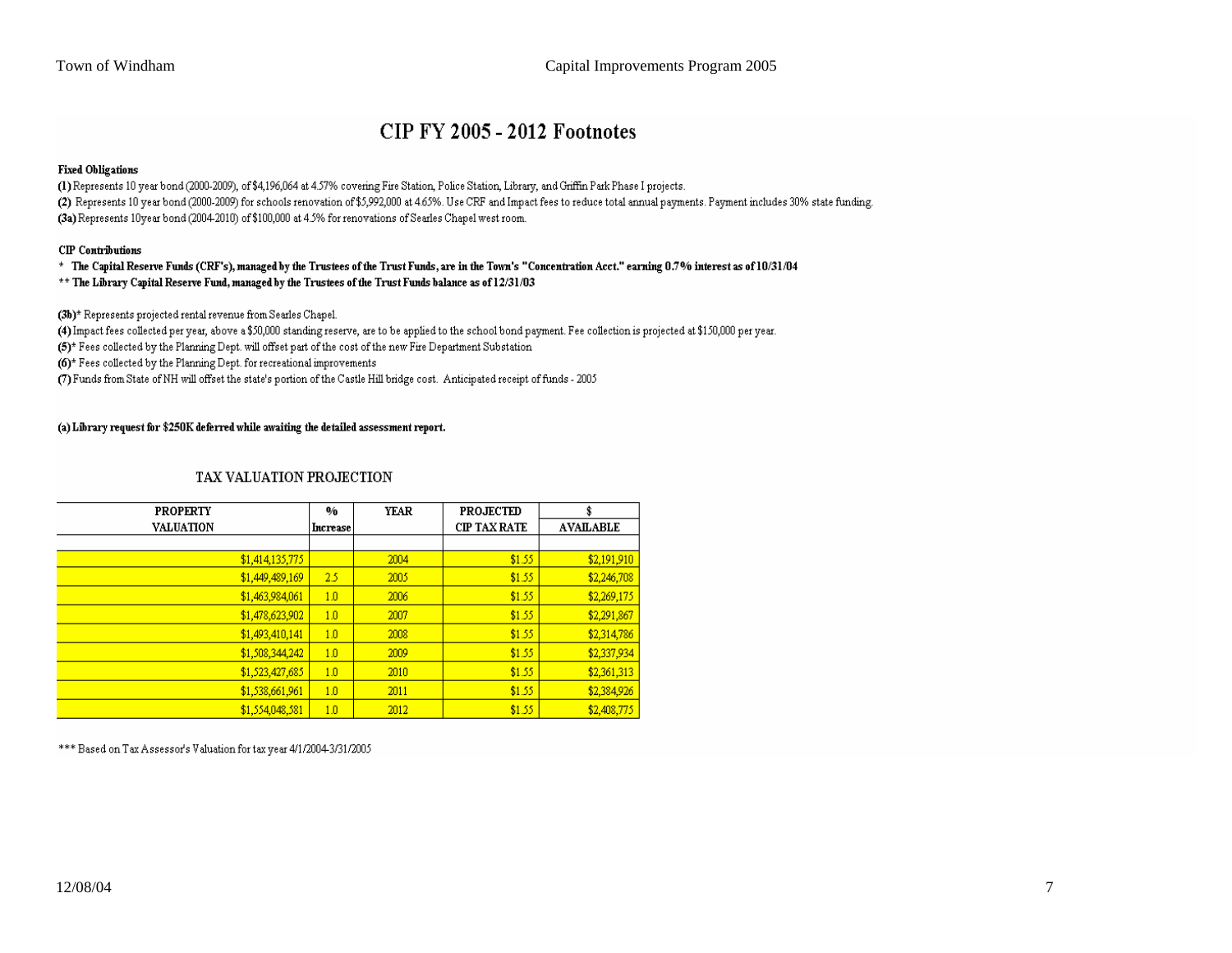## **IV. Submitted Capital Projects and Explanations**

## **A. Fire Department**

#### **Project Title**: **Engine-1 Replacement Proposed by: Fire Chief, Donald Messier Estimated Cost: \$426,000 in Year 2005**

**Proposal**: The current Engine-1 is a 1984 model. The replacement schedule adopted by the department for an engine is 18-20 years, in order to minimize major maintenance costs and subsequent down time on the older equipment. Several thousand dollars of minor maintenance and down time occurred already in the last three years. The CIP Sub-Committee and Board of Selectmen recommended this purchase at \$410,000 in 2004, but the voters defeated the two-year bond warrant at the polls. The department has conducted further research with vendors, to determine what is required to meet town needs long term, in order to make each engine a more versatile stand-alone piece of equipment. They also have looked for purchase of demo trucks, but found none that were configured to meet the town's requirements. The original requested price of \$451,000 included \$50,000 for new equipment, to meet updated safety standards. However a grant for \$25,000 of thermal imaging equipment reduced the requested cost to \$426,000. This engine must be a shorter truck in order to service the narrow roads in town, such as the camp roads. Currently only Engine-3 meets those needs, and it must have a back up in order to service the town adequately and also to make sure the town's engines last the full 20 years before requiring much more expensive replacement or repair. The new engine would conform to the newest National Fire Protection Agency standards that the existing truck does not.

**CIP Recommendation**: The CIP Sub-Committee assigned the request a Class I (Urgent, needed immediately for health and safety), with funding of \$380,000 in FY 2005-06. Funding includes \$340,000 for the engine and \$40,000 for equipment.

**Comments**: The CIP Sub-Committee reviewed purchases of fire engines for the last three years in area towns, and recommended it's funding based on the typical cost of an engine, adjusted for inflation. The sub-committee urges the voters to support purchase of this equipment at this funding level in March of 2005.

#### **Project Title**: **Forestry Brush Truck Replacement Proposed by: Fire Chief, Donald Messier Estimated Cost: \$98,000 in Year 2005**

**Proposal**: The current brush truck is a 1987 model. With the continued purchase of land by the town, and recent construction, the number of homes now sitting close to dense woods is increasing, and thus the danger to homes from brush fires has increased. The brush truck was again out of service this year due to safety concerns, and it is anticipated that without replacement, a significant amount of maintenance work will be needed soon. This vehicle was originally requested for replacement beginning with the CIP process three years ago, but has not been approved. A critical time has come for its replacement. The current vehicle is a ¾ ton truck. The department is requesting a 1-ton vehicle, with more water storage capability and a two-man cab.

**CIP Recommendation**: The CIP Sub-Committee assigned the request a Class I (Urgent, needed immediately for health and safety) with funding of \$85,500 in FY 2005.

**Comments**: The CIP Sub-Committee feels that while it is important to replace this vehicle, a useful piece of equipment for the town can be found at the reduced recommended funding level. This funding is comparable to the estimates for similar vehicle purchases being considered in area towns, such as Pelham.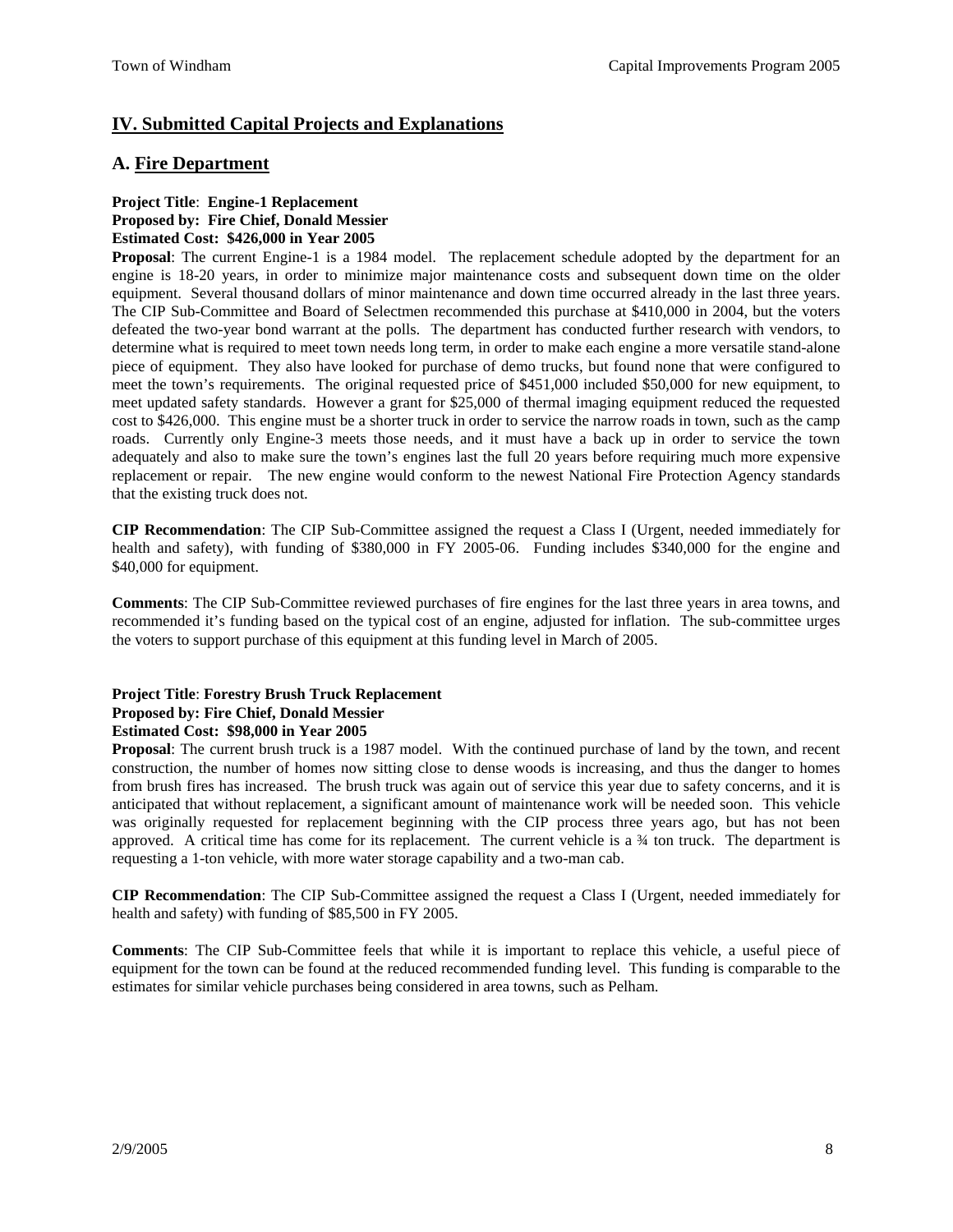## **A. Fire Department – continued**

#### **Project Title**: **Fire Sub-Station Proposed by: Fire Chief, Donald Messier Estimated Cost: \$1,018,240 in Year 2005**

**Proposal**: The Fire Chief submitted a proposal for CIP funding of a Fire sub-station again in 2005 as a solution to the slower than standard response times now experienced by the department in supplying Engine and Ambulance service to the Route 28 area. Development in this area has doubled in the last few years. The department also recognizes that with reconstruction of Routes 93 and 111, response times will further increase. The facility will include a small office space for fire and police use, a two-bay apparatus garage, and be built on land currently owned by the town. No new vehicle purchases with be necessary, as the facility will use equipment from that already owned by the town, although some furnishings and building radio equipment is included in the estimated cost. The basement will house an Emergency Operations Center, which will qualify the project for 25% state funding. The estimated cost increased from \$250,000 last year. The chief and his staff obtained actual average costs for new sub-stations in area towns at \$185 per square foot to create a more accurate itemized estimate for the facility, based on 5,120 square feet in the two floor building (basement and ground floor). A town committee has been formed to study the sub-station location, costs, and funding.

**CIP Recommendation**: The CIP Sub-Committee assigned a 4.5 class value to this project – midway between Deferrable beyond the 6-year plan and Premature, needs more research and planning. A placeholder amount of \$275,000 was funded in FY 2007, offset by \$141,000 in Route 28 emergency building funds already received or due to be collected from developers.

**Comment:** The CIP Sub-Committee acknowledges the importance of building a sub-station and recognizes the need for timely responses to emergency calls along the Route 28 corridor. However the sub-committee also cautions that more time and planning is necessary to better plan for a sub-station. The sub-committee placed partial funding in 2007, awaiting recommendation of specific location and costs from the town committee for next years CIP deliberative process. The sub-committee recommends that town impact fee funding also be considered, due to the increased estimated cost of this project.

## **Project Title**: **Ambulance-2 Replacement Proposed by: Fire Chief, Donald Messier Estimated Cost: \$148,800 in Year 2006**

**Proposal**: The current Ambulance-2 is a 1997 model. The replacement schedule adopted by the department for an ambulance is eight years, in order to minimize major maintenance costs and subsequent down time on the older equipment. This request allows the department to stay on course for scheduled apparatus replacement, and the request year is unchanged from last year. Requested funding has increased by 5%.

**CIP Recommendation**: The CIP Sub-Committee assigned the request a Class II, (necessary within 1-3 years to maintain basic level and quality of community services) with funding of \$148,800 in the requested FY 2006, in agreement with the eight-year replacement schedule.

## **Project Title**: **Engine-3 Replacement Proposed by: Fire Chief, Donald Messier Estimated Cost: \$550,000 in Year 2007**

**Proposal**: The current Engine-3 is a 1992 model. The replacement schedule adopted by the department for an engine is 18-20 years, in order to minimize major maintenance costs and subsequent down time on the older equipment. The estimated cost has increased \$140,000 from last year's CIP request in order to purchase a more versatile stand-alone piece of equipment, able to service the narrow camp roads in town and provide stand-alone service in the proposed Fire Sub-Station. The requested year of funding is unchanged.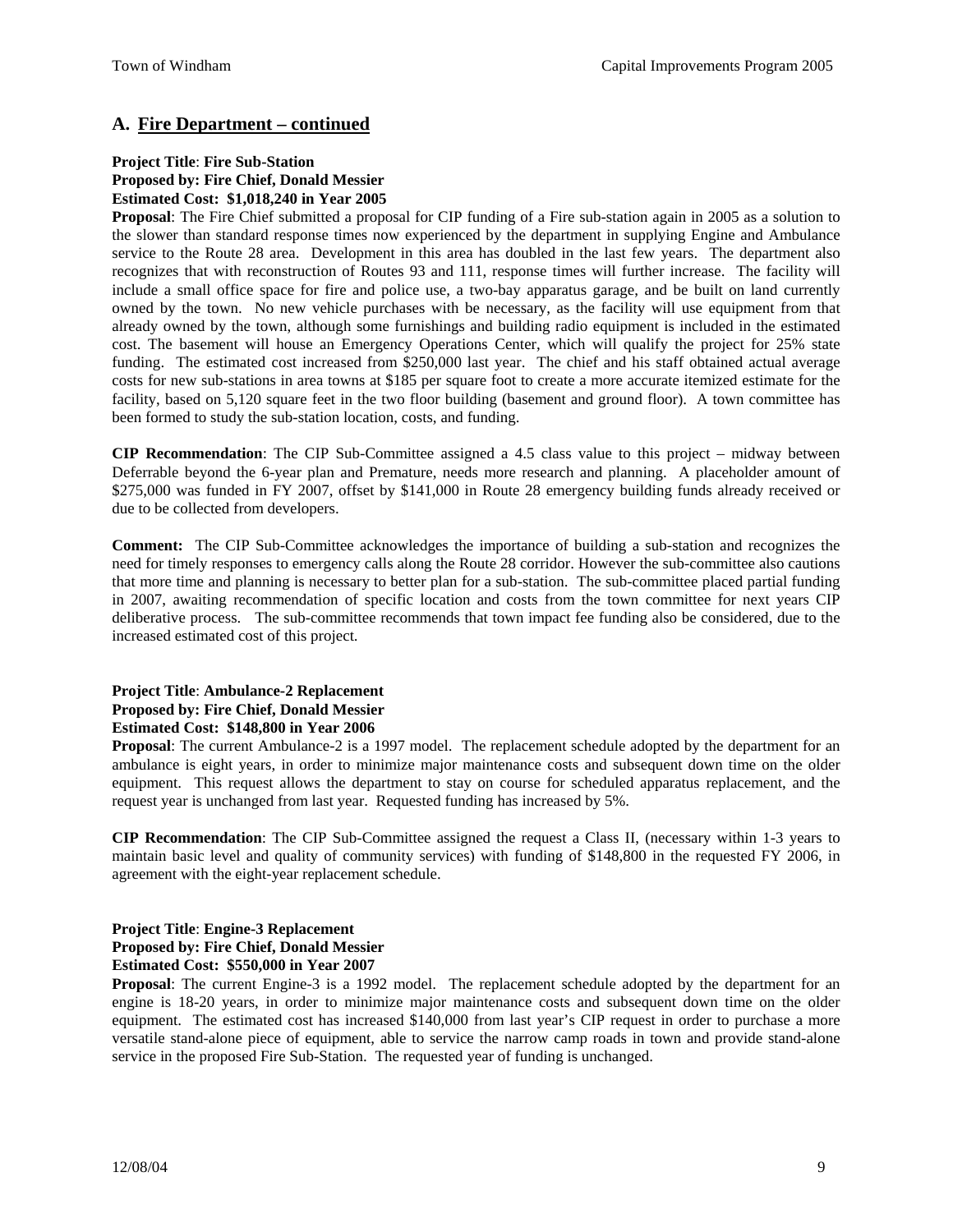## **A. Fire Department – Engine 3 replacement - continued**

**CIP Recommendation**: The CIP Sub-Committee assigned the request a Class III, necessary within 4-6 years to improve service, with funding of \$550,00 in FY 2011-12.

**Comments**: The CIP Sub-Committee recommends that the funding for Engine-3 be spread over two years, because of the high cost and its potential impact to other town capital projects' funding if it is allocated in one year. The sub-committee also recommends that the funding schedule conform to the department's 20-year replacement cycle, instead of the 15-year replacement being proposed by the chief. Twenty years for the 1992 model places the purchase in 2012.

## **Project Title**: **Engine-2 Replacement Proposed by: Fire Chief, Donald Messier Estimated Cost: \$581,700 in Year 2011**

**Proposal**: The current Engine-2 is a 1994 model. The replacement schedule adopted by the department for an engine is 18-20 years, in order to minimize major maintenance costs and subsequent down time on the older equipment. The requested cost has increased just over 5% from last year's CIP request.

**CIP Recommendation**: The CIP Sub-Committee assigned the request a Class IV, Deferrable until after the 6-year period, and funding does not appear on the 2005-2012 CIP Appropriation Chart.

**Comments**: The CIP Sub-Committee recommends adherence to the 20-year engine replacement schedule. For this 1994 model, that would mean a replacement purchase by 2014, which is beyond the 2005 CIP's planning period.

#### **Project Title**: **Tanker Addition Proposed by: Fire Chief, Donald Messier Estimated Cost: \$315,000 in Year 2008**

**Proposal**: This request is up 5% for one year earlier than last year's CIP request (2009). Based on the growth of Windham, the size of residential and commercial buildings, and the department's operational demand the tanker is a valuable purchase.

**CIP Recommendation**: The CIP Sub-Committee assigned the request a Class III, Desirable within 4-6 years to improve service, with funding of \$315,000 to be split between FY 2008-2009.

## **Project Title**: **Ladder-1 Replacement Proposed by: Fire Chief, Donald Messier Estimated Cost: \$525,000 in Year 2009**

**Proposal**: The department requested replacement of the donated 1981 ladder truck in 2009. Estimated cost is up 5% over last year's CIP request.

**CIP Recommendation**: The CIP Sub-Committee assigned the request a Class V ((Premature/needing additional research). No funding was allocated for this request in the CIP 2005-2012 Appropriation Chart.

**Comments**: The CIP Sub-Committee does not support replacement of donated equipment, whose critical need has not been documented by the department or the Town Master Plan.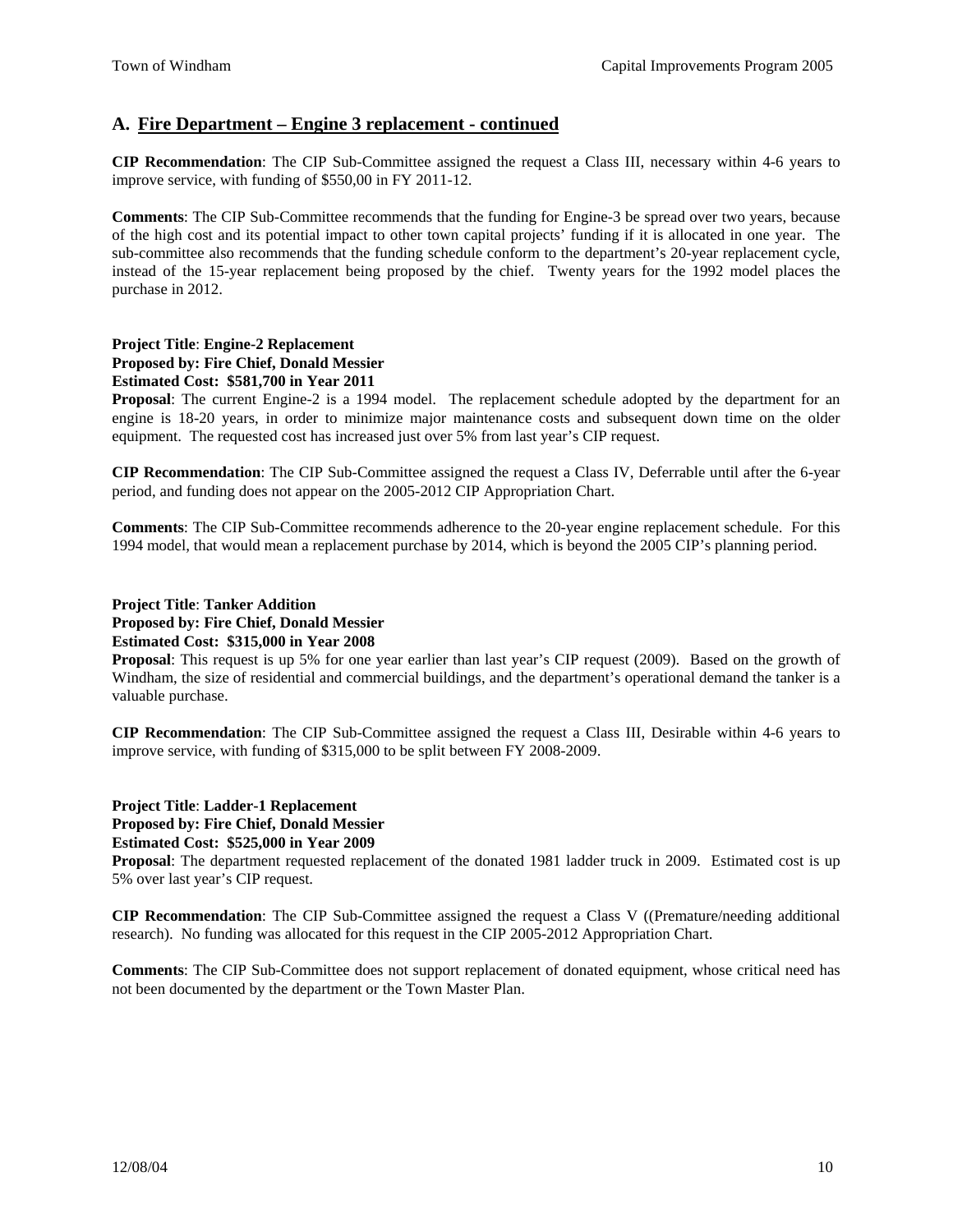## **A. Fire Department– continued**

#### **Project Title**: **Ambulance-1 Replacement Proposed by: Fire Chief, Donald Messier Estimated Cost: \$157,500 in Year 2010**

**Proposal**: The current Ambulance-1 is a 2002 model. The replacement schedule adopted by the department for an ambulance is eight years, in order to minimize major maintenance costs and subsequent down time on the older equipment. This request allows the department to stay on course for scheduled apparatus replacement. The estimated cost has increased \$40,313 due to increased steel costs and based on current year pricing of similar vehicles.

**CIP Recommendation**: The CIP Sub-Committee assigned the request a Class III, Desirable within 4-6 years to improve quality and level of community service, with funding in FY 2010, at the eight-year replacement schedule.

## **B. Board of Selectmen**

#### **Project Title: Lowell Road Bike Lanes Proposed by: Dave Sullivan, Town Administrator Estimated Cost: \$127,000**

**Proposal**: The Town has been working with the State Department of Transportation on a joint Transportation Enhancement Project to construct bike paths along a 2.1-mile segment of Lowell Road between the Route 111 intersection and the Golden Brook School. The cost of the project, estimated to be \$715,000, will be shared between the State and Town on an 80%/20% basis split respectively.

The Town's share of the engineering phase of the project, \$23,000, was approved at the 2003 Town Meeting. The State has begun the engineering phase, held one public meeting and anticipates further public hearings for the results of the study in late 2004 or early spring 2005. With the first phase for engineering study approved, the CIP has included the future expenditure of approximately \$30,000 in the year 2006 and \$92,000 in 2007. The matching funds represent 80% to the town's 20% funds. The \$5,000 costs in 2005 will be the Town's share of the Right of Way expenditures anticipated during 2005.

**CIP Recommendation**: The CIP Sub-Committee gave a Class II (Necessary within 1-3 years to maintain basic level and quality of community services) to this proposal. Based on the schedule for engineering studies, public hearings, presentations, and allocation of State Funding being delayed, it is anticipated the project, if approved, would be complete in the 2007 time frame and has allocated Windham's share of \$127,000 in FY 2006 and 2007.

**Comments**: The sub-committee needs to stay current on the State and Federal allocation of funds as changing priorities at the State level have delayed many State sponsored projects.

#### **Project Title: Castle Hill Road Bridge**

#### **Proposed by: Dave Sullivan, Town Administrator**

#### **Estimated Cost: \$157,990 in Year 2006**

**Proposal**: The Castle Hill Road Bridge, located on the Windham/Pelham town lines and jointly owned by both communities has been "red listed" by the state meaning it is deficient in one or more of the following categories: width, approach, weight limits, structural integrity, or overall condition. In 2002, a contract was awarded to an engineering firm consultant, SEA Consultants, to determine the extent of repairs required to the bridge. Discussions between Windham and Pelham have presented options for dealing with the deficiencies in the bridge up to the full reconstruction of the bridge to a width of 24-feet from its current 16-feet. The consultant's preferred recommended alternative is a pre-cast concrete voided deck slab structure with cast-in-place stub abutments and wingwalls. Both Pelham and Windham will split the cost of the repairs and the State DOT has indicated that the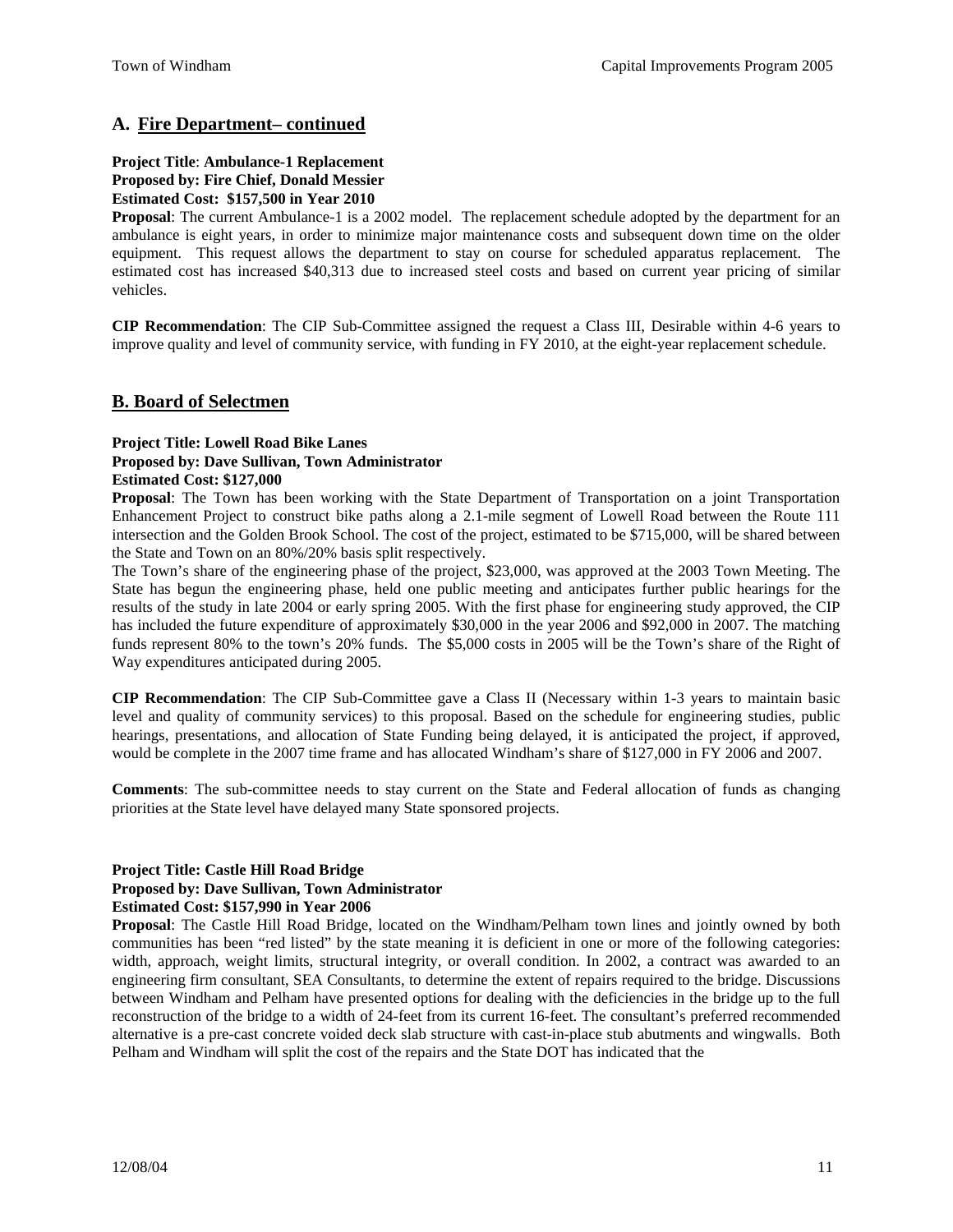## **B. Board of Selectmen – Castle Hill Road Bridge – continued**

project is eligible for State Bridge Aid, which will reimburse the towns 80% of the project costs. In March of 2004, Pelham Selectmen decided to not place this expenditure on their Town warrant, jeopardizing the joint project. The State has allowed an additional year for the joint town approval. In 2003, Windham approved the expenditure of \$75,000 as our share of the final engineering design costs. Assuming funding and completion of the final engineering plans in 2006, we are currently estimating that the construction and bid phases will cost \$394,983. Based on this project being realigned under the State's Bridge Aid Program for FY2007 approval, where 80% of the final costs are reimbursed to the Towns, we are estimating Windham's final share of the construction costs to be \$39,498. This figure assumes a total construction and bid phase costs of \$394,983; 80% reimbursement from State of \$315,986; leaving approximately \$78,997 to be split between Windham and Pelham. Given that the bridge aid is a reimbursement program, we will be responsible for \$197,491 of the total construction and bid phase costs, and would then seek reimbursement from the State. From our \$75,000 approved funding from 2004, we anticipate having a funding balance of \$37,000 to be available towards our share of the construction and bid costs, and therefore require a net allocation of \$157,990 for 2006. We have received reimbursement of \$12,000 from the State towards our engineering study in 2004.

**CIP Recommendation**: The sub-committee assigned a Class II (Necessary within 1-3 years to maintain basic level and quality of community services). With the completion of the SEA study, an alternative and associated costs have been provided. The 80% construction reimbursement cost is not projected to be available in 2005. The subcommittee recommends splitting the costs between the FY 2004 and 2005 to offset the costs encumbered by the Town and phase more closely with the anticipated State reimbursement.

### **Project Title: Bartley House Phase II Proposed by: Dave Sullivan, Town Administrator Estimated Cost: \$50,000 in Year 2009**

**Proposal**: The Board of Selectman has requested \$50,000 to be used towards the repairs and renovation of the Bartley House. In 2002, Phase I began with repairs to the foundation and finishing the first floor for office space use by the Town administrator and staff. In July 2003, the Administrative offices moved from the Town Hall to the newly renovated first floor of the Bartley House. In March of 2004, the Town rejected the article for \$50,000 for improvements to the Bartley House. In light of this, the Board of Selectmen has decided to delay further renovations until the year 2009. Phase II includes replacing the windows, removal of the vinyl siding and repair of the clapboard and finishing the second floor for office space.

**CIP Recommendation**: The CIP Sub-Committee gave a Class III (Desirable in 4-6 years to improve quality and level of service) to this project acknowledging that funding the project would assist the town in maintaining its quality and level of service to its citizens and mitigate the need for a new Town Hall complex. The CIP Sub-Committee agreed with the requested allocation amounts and proposed schedule in FY 2009.

#### **Project Title: Amphitheater**

## **Proposed by: Dave Sullivan, Town Administrator**

#### **Estimated Cost: \$100,000 in Year 2010**

**Proposal**: The original proposal for the Fellows property included building a library, police station, fire station, possible elderly housing and an amphitheater. This amphitheater will be built behind the library and will include site work to slope the property to a Clamshell type of amphitheater. This will provide a venue for the community band, outdoor plays and other community functions. Funding in the amount of \$100,000 was requested in 2010.

**CIP Recommendation**: The CIP ranked this proposal a Class IV (Deferrable until after the 6-year plan period, but supports community development goals) and did not place funding on the CIP FY 2005-2012 Appropriation Chart. The members felt that more detailed plans and costing are needed.

**Comments**: The sub-committee believes this type of proposition lends itself to donation funding and suggests the Town begin a fund raising program to support this undertaking.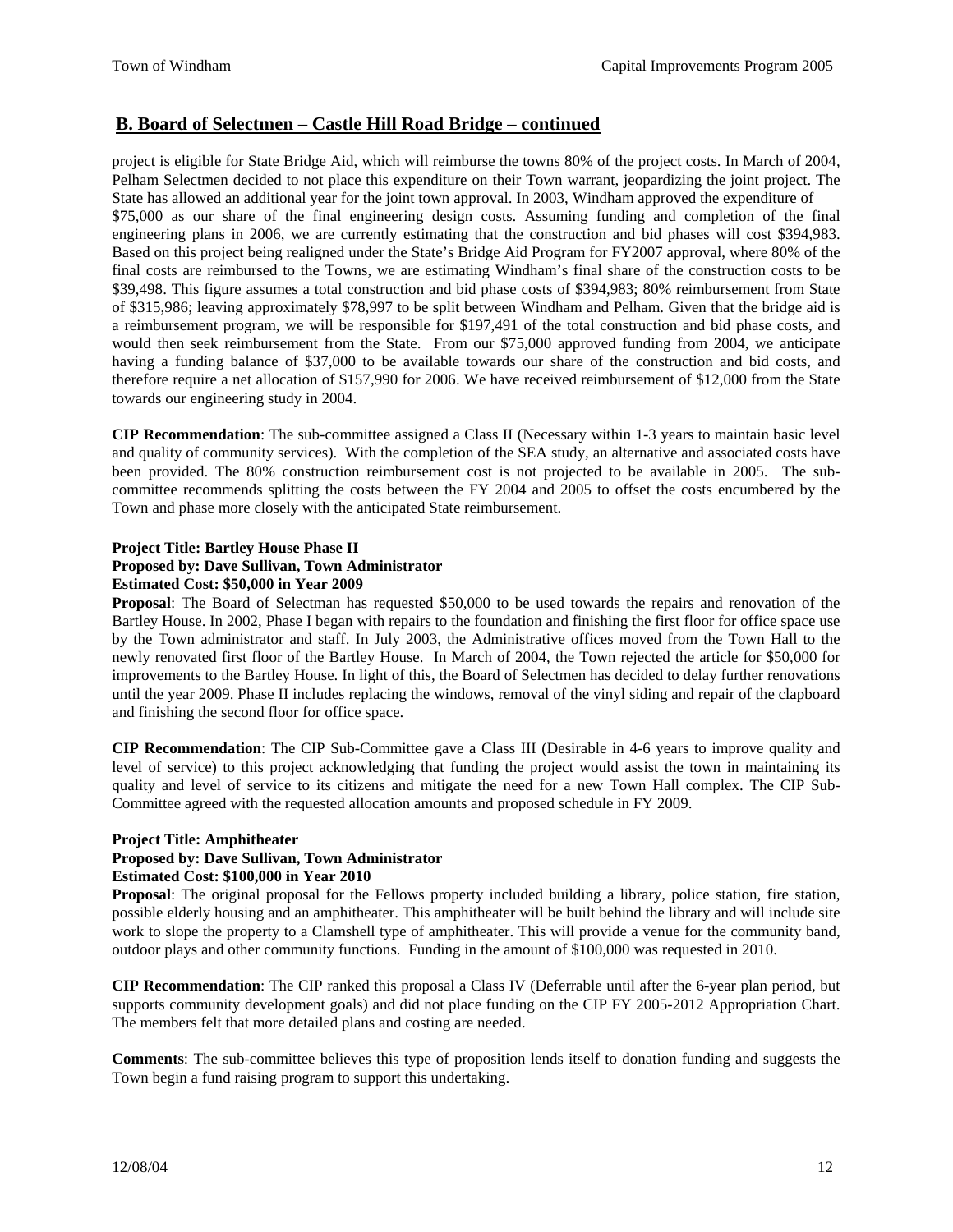## **C. Highway Agent**

## **Project Title: Road and Bridge Improvements Proposed by: Jack McCartney, Highway Agent Dave Sullivan, Town Administrator**

#### **Estimated Cost: \$3,480,000 Years 2005-2012**

**Proposal**: The highway agent again submitted a prioritized plan for complete and partial reconstruction of Windham roads in greatest need of repair. A major component of the plan includes developer contributions to the roads. The proposal acknowledges highway block grants to supplement CIP allocations. Roads listed in the plan include Castle Hill Road (with developer contribution), Marblehead Road from the old landfill to the Pelham line, East Nashua Road, Beacon Hill Road and Fordway Extension. The plans for 2004 are for Castle Hill Road and to begin the reconstruction of Marblehead Road.

**CIP Recommendation**: The sub-committee assigned a Class I (Urgent – cannot be delayed, needed immediately for health and safety needs) to this project, recognizing that maintaining town roads is directly tied to citizen safety. The Highway Agent built a 3% inflationary cost in the proposal. The sub-committee reduced the request to \$2,573,204 with \$323,204 in 2005, \$300,000 in 2006 and \$325,000 for years 2007 – 2012. In a meeting on 10/21/04 with the sub-committee, the Highway Agent agreed to a revised annual funding level of \$325,000.

**Comments**: The sub-committee encourages the Highway Agent to maintain and update the submitted plan yearly to ensure sufficient CIP funding is made available as needed. The sub-committee also recommends that the town continue its past practice of working with developers to improve the existing road network and to better serve new roads that are laid.

## **Project Title: 1-Ton Dump Truck and Deck Mower Proposed by: Jack McCartney, Highway Agent Dave Sullivan, Town Administrator**

#### **Estimated Cost: \$60,000 in Year 2005**

**Proposal**: The deck mower was excluded from discussions because it did not meet the required \$50,000 minimum expenditure for inclusion in the CIP. The one-ton truck is a smaller version of what is presently owned by the Town and would be used to do cold patchwork, gravel shoulders, sign installation, and basin repairs. Presently the Town hires a truck and driver to assist with these tasks, working only to their availability.

**CIP Recommendation**: The sub-committee assigned a Class V (Premature - needs more research, planning and coordination) to this request. In the past, the Town has purchased vehicles through the State surplus program. The CIP Sub-Committee recommends that the Town pursue a used surplus vehicle and include these costs in the operating budget of the Highway Agent. Therefore, funding for this request does not appear in the 2005-2012 Appropriations Chart.

**Comments**: The sub-committee also suggests coordination among the Transfer Station, Highway Agent, and Town Maintenance Department for vehicles that could have shared uses.

#### **Project Title: Replacement Vehicle for 5-Ton Dump Truck in Year 2006 Proposed by: Jack McCartney, Highway Agent Dave Sullivan, Town Administrator**

#### **Estimated Cost: \$90,000**

**Proposal**: Funding for 5-Ton Dump Truck as a replacement vehicle was requested for 2006. This truck would be used primarily during the winter months for plowing and sanding. During warm weather it would haul sand and gravel products, as well as working with sub-contractors on road sweeping, roadside cleanup, ditch work or shoulder work. This vehicle is a replacement for the 5-Ton dump truck purchased in 2001.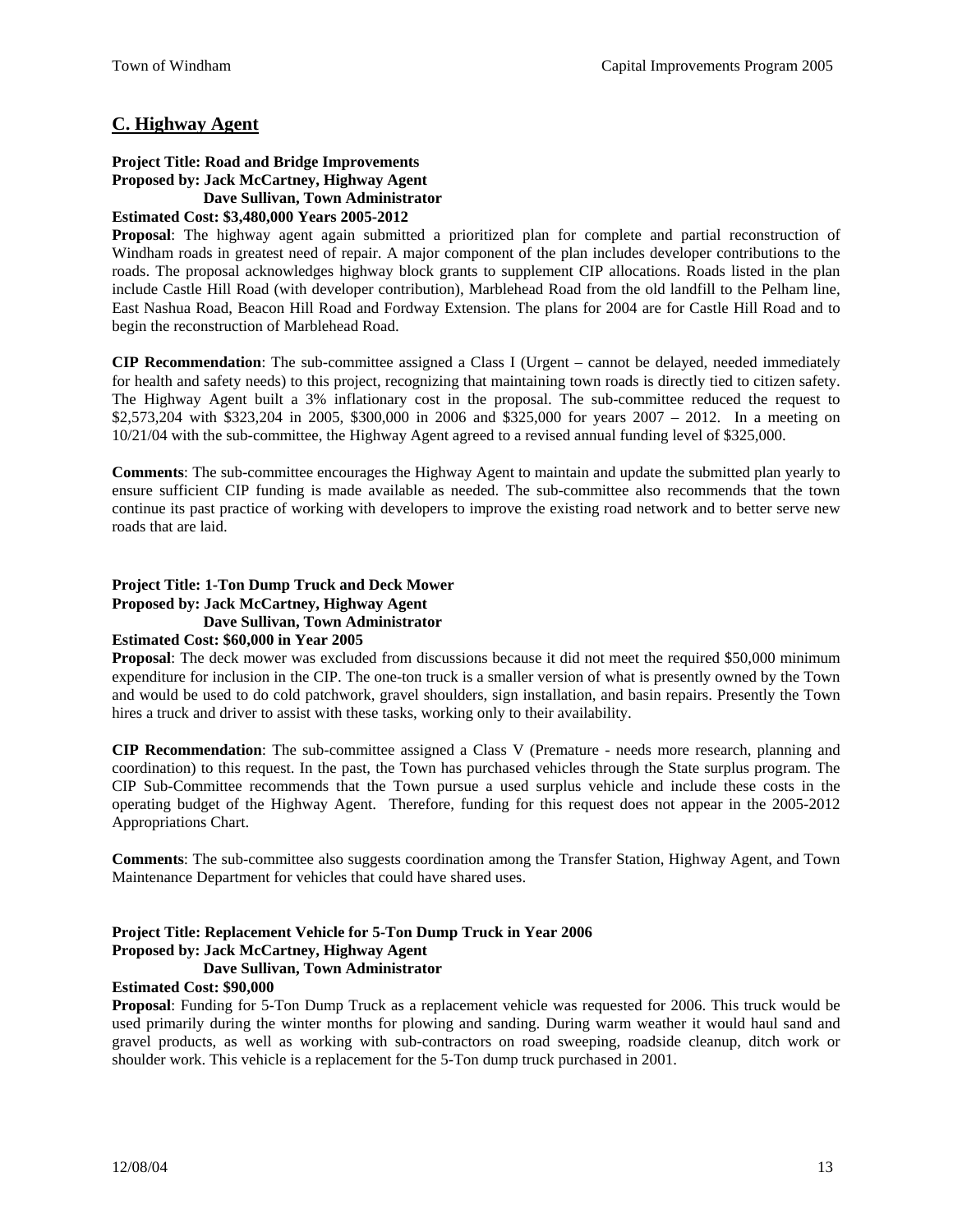## **C. Highway Agent - continued**

**CIP Recommendation**: The sub-committee assigned a Class V (Premature - needs more research, planning and coordination) to this request. In the past, the Town has purchased vehicles through the State surplus program. The CIP Sub-Committee recommends that the Town pursue a used surplus vehicle and include these costs in the operating budget of the Highway Agent. Therefore, funding for this request does not appear in the 2005-2012 Appropriations Chart.

**Comments**: The sub-committee also suggests coordination among the Transfer Station, Highway Agent, and Town Maintenance Department for vehicles that could have shared uses.

## **Project Title: Chipper Proposed by: Jack McCartney, Highway Agent Dave Sullivan, Town Administrator**

#### **Estimated Cost: \$40,000 Does not meet the minimum requirement for inclusion in the CIP**

**Proposal**: Funding for a Mower and Chipper was requested for year 2006. This equipment would be used for brushwork, light tree removal, Christmas tree disposal, storm clean-up, roadside mowing, and general brush and weed control throughout the Town.

**CIP Recommendation**: The sub-committee gave the request a classification of Class V (Premature - needs more research, planning and coordination) based on the equipment's limited use, the need to provide a shelter for the equipment, as well as a needed plan for increased staffing to operate the equipment. In addition, the equipment purchase price does not meet the minimum requirement for inclusion on the CIP. Funding for this request does not appear on the CIP FY 2005-2012 Appropriation Chart.

**Comments**: Additional justification for cost savings need to be provided based on the limited need for this equipment and the successful implementation of subcontracting these services.

#### **Project Title: Replacement Vehicle for 5-Ton Dump Truck Proposed by: Jack McCartney, Highway Agent Dave Sullivan, Town Administrator**

#### **Estimated Cost: \$96,000 in 2008**

**Proposal**: This truck would be used primarily during the winter months for plowing and sanding. During warm weather it would haul sand and gravel products, as well as working with sub-contractors on road sweeping, roadside cleanup, ditch work or shoulder work. This vehicle is a replacement for the 5-Ton dump truck purchased through State surplus in 2003. The request is for \$96,000 in 2008.

**CIP Recommendation**: The sub-committee assigned a Class V (Premature - needs more research, planning and coordination) to this project. By 2008, our second 5-ton dump truck will have been in service to the Town for five years. The CIP sub-committee supports the process of purchasing this equipment through the State surplus program and including funding through the Highway operating budget.

**Comments**: The sub-committee also suggests coordination among the Transfer Station, Highway Agent, and Town Maintenance Department for vehicles that could have shared uses.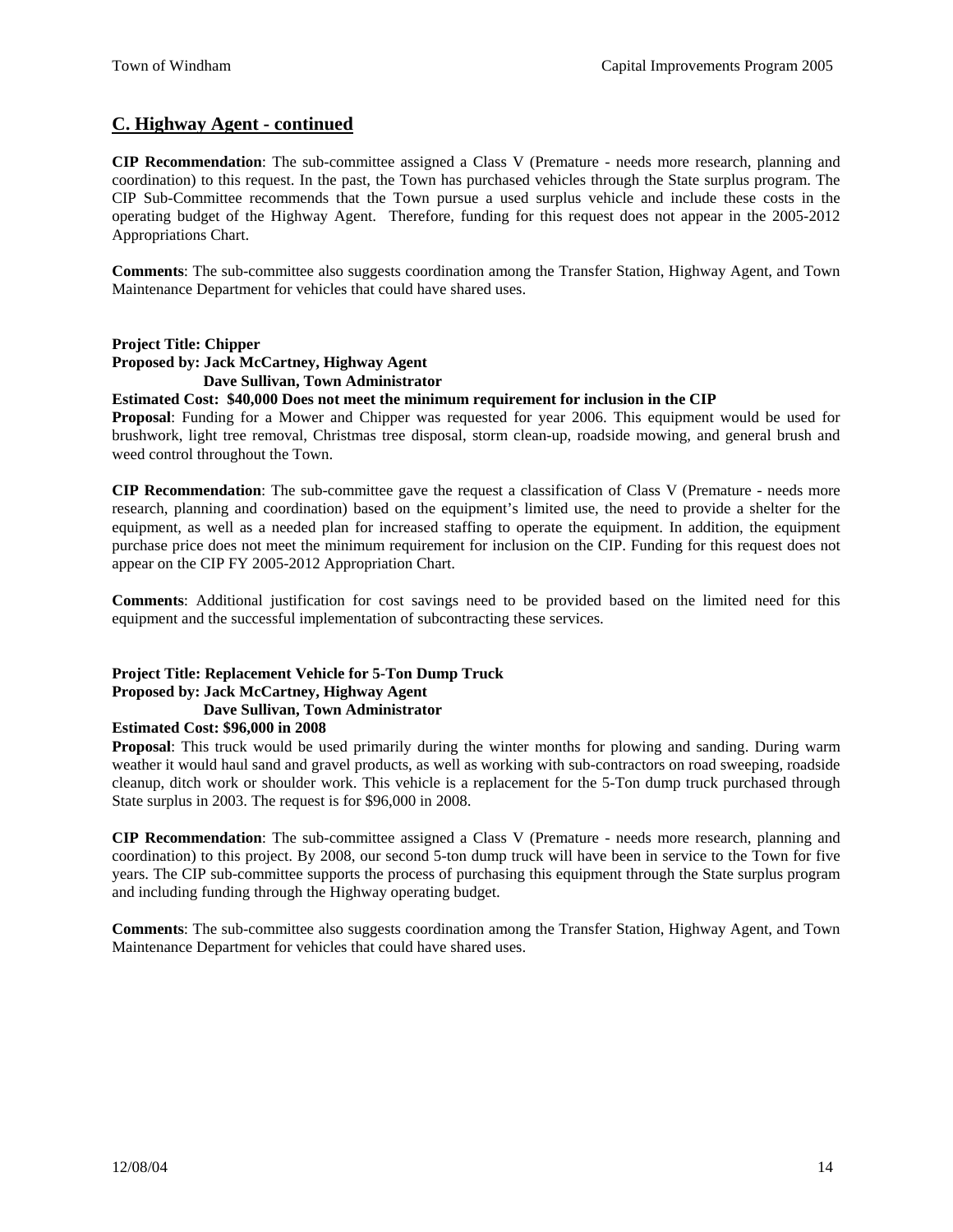## **C. Highway Agent – continued**

#### **Project Title: One-Ton Pickup Proposed by: Jack McCartney, Highway Agent Dave Sullivan, Town Administrator Estimated Cost: \$50,000 in 2007**

**Proposal**: By the year 2007, our present truck will be eight years and is expected to have 100,000 miles on it. Drive train repairs and sheet metal replacement due to rust and corrosion would probably not equal or warrant repairs based on the vehicles remaining usefulness. This proposal would replace it with a current year vehicle or upgrade to an additional 1-ton dump truck with a plow and sander. The crack sealing equipment will enable the Town to perform this function on an as needed basis resulting in deferring major cost repairs.

**CIP Recommendation**: The sub-committee assigned a Class V (Premature - needs more research, planning and coordination) to this request. In the past, the Town has purchased vehicles through the State surplus program. The CIP Sub-Committee recommends that the Town pursue a used surplus vehicle and include these costs in the operating budget of the Highway Agent. Therefore, funding for this request does not appear in the 2005-2012 Appropriations Chart.

**Comments**: The sub-committee also suggests coordination among the Transfer Station, Highway Agent, and Town Maintenance Department for vehicles that could have shared uses.

## **Project Title: Rubber Tire Excavator Proposed by: Jack McCartney, Highway Agent Dave Sullivan, Town Administrator Estimated Cost: \$240,000 in Year 2009-2010**

**Proposal**: The Road Agent has requested various pieces of heavy equipment to be purchased over the period of 2005 through 2010. The rubber tire excavator will be used for slope work, ditching, basin repairs, culvert repairs and tree stump removal. This machine will allow the Town to maintain the detention and retention ponds being routinely installed on new developments.

**CIP Recommendation**: The sub-committee assigned a Class V (Premature - needs more research, planning and coordination) to this request. Based on the need to greatly increase the staffing in the Road Department, the need to provide an equipment shelter for the aforementioned equipment, and the limited use of the aforementioned equipment, the CIP gave this proposal a Class V and it does not appear on the CIP FY 2005-2012 Appropriation Chart.

**Comments**: Additional justification for cost savings need to be provided based on the limited need for this equipment and the successful implementation of subcontracting these services.

## **Project Title: Front End Loader Proposed by: Jack McCartney, Highway Agent Dave Sullivan, Town Administrator**

## **Estimated Cost: \$72,000 in Year 2011**

**Proposal**: This vehicle will be near its expected life cycle and with the continued growth in Town, will probably have exceeded its expected life span.

**CIP Recommendation**: The sub-committee assigned a Class IV (Deferrable - can be placed on hold until after the 6-year period, but supports community development goals) to this request. The CIP Sub-Committee supports replacement programs for Town equipment. The sub-committee believes the expected life of this type of equipment may exceed the expectations presented by the Road Agent. This request exceeds the 6-year CIP requirement for appropriations, but appears in FY 2011 on the CIP 2005-2012 Appropriation Chart.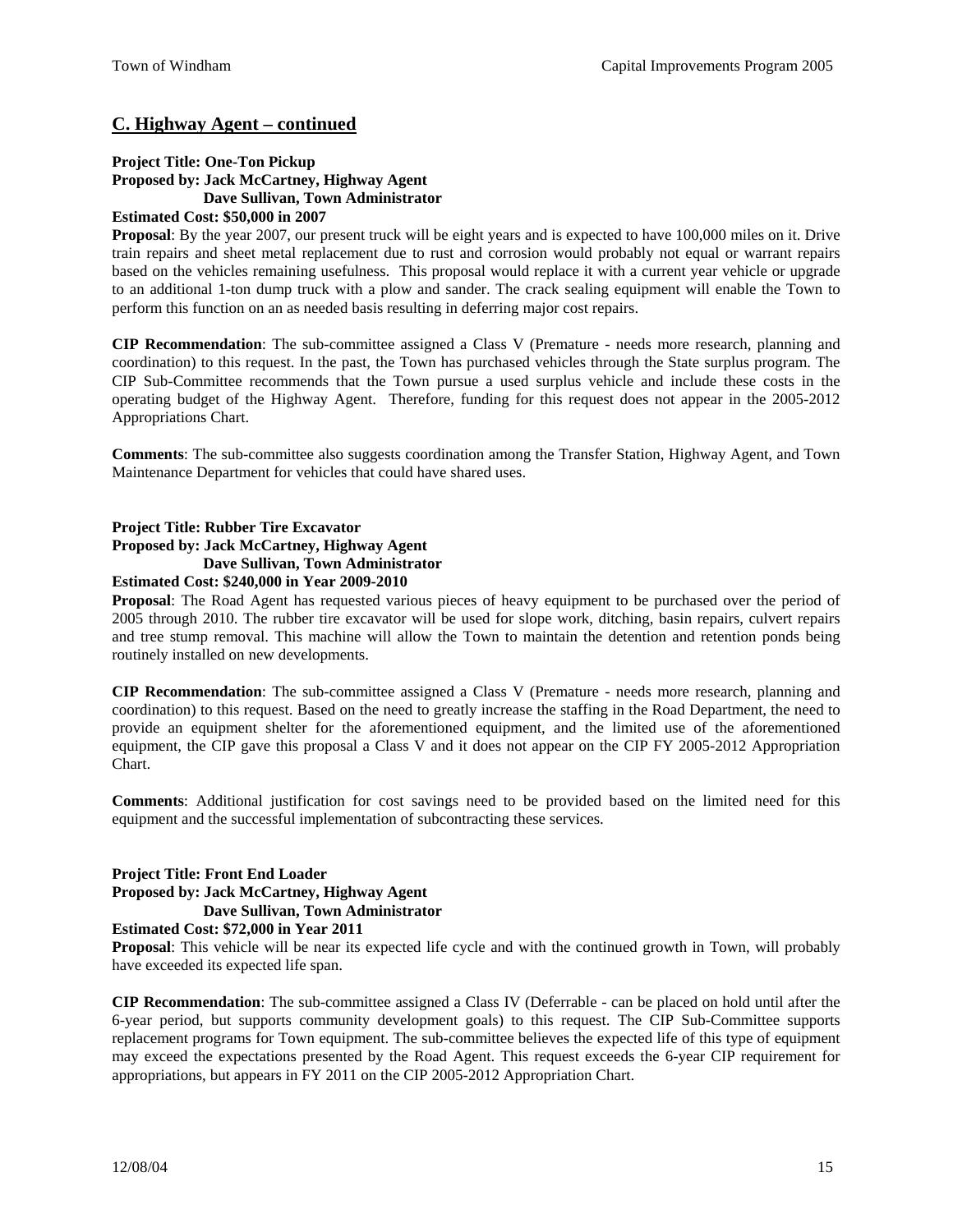## **C. Highway Agent – continued**

#### **Project Title: 1-Ton Dump Truck and Deck Mower Year 2012 Proposed by: Jack McCartney, Highway Agent Dave Sullivan, Town Administrator**

#### **Estimated Cost: \$78,000**

**Proposal:** The deck mower was excluded from discussions because it did not meet the required \$50,000 minimum expenditure for inclusion in the CIP. The one-ton truck is a smaller version of what is presently owned by the Town and would be used to do cold patchwork, gravel shoulders, sign installation, and basin repairs. Presently the Town hires a truck and driver to assist with these tasks, working only to their availability.

**CIP Recommendation**: The sub-committee assigned a Class V (Premature - needs more research, planning and coordination) to this request. In the past, the Town has purchased vehicles through the State surplus program. The CIP Sub-Committee recommends that the Town pursue a used surplus vehicle and include these costs in the operating budget of the Highway Agent. Therefore, funding for this request does not appear in the 2005-2012 Appropriations Chart.

**Comments**: The sub-committee also suggests coordination among the Transfer Station, Highway Agent, and Town Maintenance Department for vehicles that could have shared uses.

**Project Title: Buildings and Land** 

**Proposed by: Jack McCartney, Highway Agent Dave Sullivan, Town Administrator** 

#### **Estimated Cost: Original Request \$600,000 revised to \$250,000 in Years 2005-2007**

**Proposal**: As new State and Federal requirements are implemented, a Town salt shed may soon be a requirement. Like installations have been found to exist with costs of approximately \$85 per square foot. It is anticipated the facility can be located on Town owned land, removing the costs for land acquisition. A committee to review what should be built and where is in the process of being formed. In a 10/21/04 meeting, the Highway Agent agreed to a revised requested amount of \$250,000.

**CIP Recommendation**: The sub-committee assigned a Class II (Necessary within 1-3 years to maintain basic level and quality of community services) to this request. Existing Town owned land (for example land behind the fire station or on Route 111/28) could be used to reduce the costs of this proposal. Within the purview of the Storm Water Management program, the CIP Sub-Committee feels there needs to be further study by the committee to determine the location, use and size of the facility. The sub-committee suggests a reserve fund be established beginning in FY 2005 with \$85,000 followed by \$85,000 in FY 2006 and \$80,000 in FY 2007.

**Comments**: The sub-committee encourages the Highway Agent to monitor the Storm Water Management requirements and provide more detailed information regarding the location of the site, the size of the building required, the number of bays required, and the staffing levels required to maintain the operation of this size.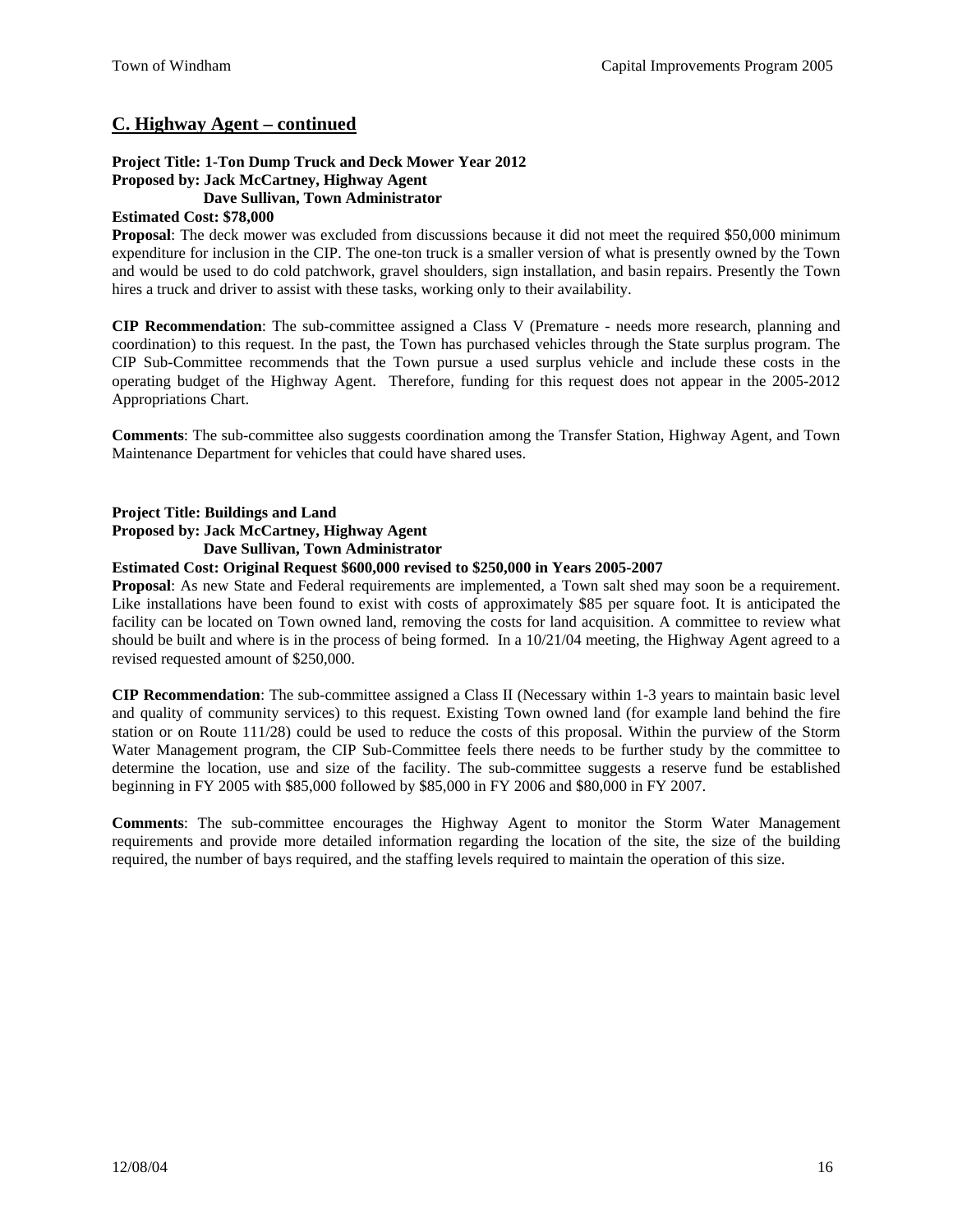## **D. Library**

#### **Project Title: Architectural Design and Management Proposed by: Carl Heidenblad, Director of the Nesmith Library Estimated Cost: \$250,000**

**Proposal:** The Director and Trustees of the Nesmith Library have requested funding in 2006 and 2007 for architectural design and management plans for a library addition to adequately meet the needs of the growing population of Windham.

**CIP Recommendation:** The sub-committee assigned a Class IV rating (Deferrable, can be placed on hold until after the 6-year period, but supports community development goals). Funding does not appear in the CIP 2005 – 2012 Appropriation Chart.

## **Project Title: Construction, Clerk of the Works, and Furnishings Proposed by: Carl Heidenblad, Director of the Nesmith Library Estimated Cost: \$3,050,000**

**Proposal:** This request is for consideration for a 9,000 square foot addition to the library in the years 2007 and 2008 to serve the growing Windham population. Library size standards are one square foot per person plus 1000 square feet. This request was submitted contingent upon review of the completed Needs Assessment, plans, population buildout, and growth rate.

**CIP Recommendation:** The CIP Sub-Committee gave this project a Class V rating (Premature – needs more research, planning and coordination) and recommends that review of a completed Needs Assessment and more coordination with the high school project be completed before consideration of construction funding. Funding does not appear in the CIP 2005 - 2012 Appropriation Chart.

## **E. Transfer Station**

## **Project Title: Tractor/Trailer Truck Replacement Proposed by: David Poulson, Director Estimated Cost: \$125,000**

**Proposal:** The Mack tractor/trailer truck is 14 years old and has approximately 360,000 miles. It is anticipated that our disposal loads will increase dramatically over the next 5 - 1 0 years and the reliability of a dependable truck is critical to the operation of the facility. Any serious breakdown of our current truck will cause an interruption of service and a hardship to the efficiency of the operation. Any serious overhaul or repair to the existing truck would produce a questionable economic expenditure as it relates to its age and mileage. The trade-in value or resale is another factor to the worth of the current truck. The new truck could be equipped to haul roll-off containers.

**CIP Recommendation**: The CIP Sub-Committee gave this project a Classification V (Premature). The request does not appear on the CIP 2005-2012 Appropriation Chart.

**Comments:** The rationalization is that a complete overhaul will provide potentially another 300,000 plus miles to the lifetime. The costs attributed to a complete overhaul may be less than \$20,000 making it a cost effective solution to replacement.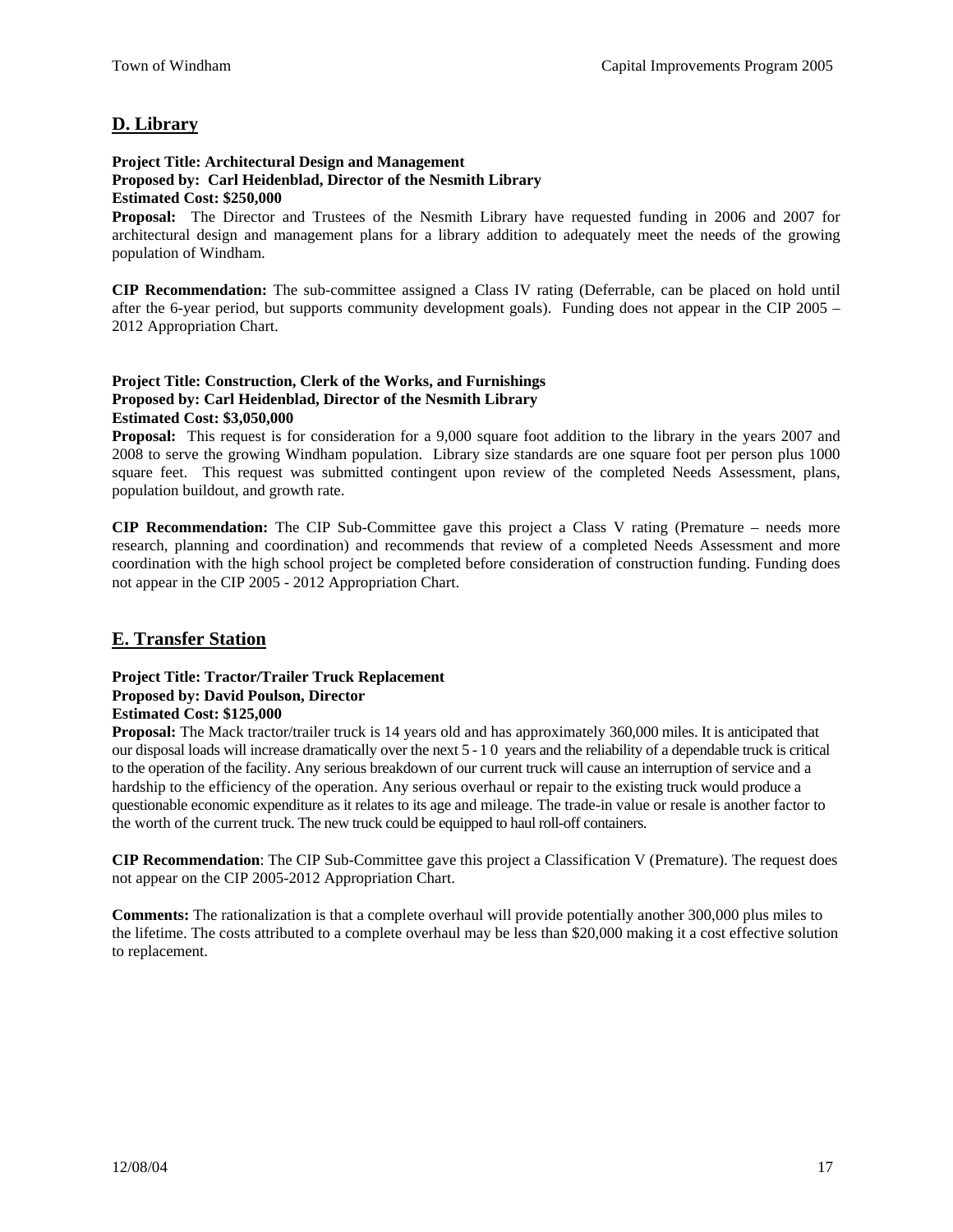## **E. Transfer Station – continued**

## **Project Title: Rack Truck Replacement Proposed by: David Poulson, Director Estimated Cost: \$85,000**

**Proposal:** The Chevy 1-ton rack truck is 19 years old and has approximately 50,000 miles. The truck has been an economic burden to the facility with many repairs and problems. The age suggests that it is not worth the money we are placing into its maintenance. As the growth of the facility increases, the need for a larger (10 wheeler) should be considered by the committee to haul a greater quantity of material. In addition, thistruck could be utilized by our Highway Department and Maintenance Department.

**CIP Recommendation**: The sub-committee assigned a Class V (Premature - needs more research, planning and coordination) to this request.

**Comments:** The CIP Sub-Committee supports the joint utilization of Highway department vehicles with the Transfer Station. Presently, a 5-ton dump truck is being used primarily as a back-up vehicle during the snow season. The transfer station may be able to share the use of this vehicle during the rest of the year. The CIP sub-committee supports the process of purchasing this equipment through the State surplus program and including funding through the Highway or Transfer Station operating budget

### **Project Title: Disposal Trailer Replacement Proposed by: David Poulson, Director Estimated Cost: \$65,000.00 each**

**Proposal:** The fleet of disposal trailers is in bad condition and needs service. Two walking floor trailers are 13 years old and will require high maintenance in the very near future. Our last trailer is 10 years old and will be the last to rotate out of our trailer fleet in 2009. One trailer was replaced in 2004 per CIP approval. We anticipate a four-trailer fleet with longevity and resale value.

**CIP Recommendation**: The CIP Sub-Committee gave this project Classifications I, II & V. (Urgent, Necessary and Premature). The requests appear in years 2005 and 2006 for two of the trailers and the third trailer does not appear on the CIP 2005-2012 Appropriation Chart.

**Comment**: The sub-committee supports the replacement schedule proposed by the Transfer Station manager for the second, third and fourth trailer. The cost was reduced to reflect actual costs from the trailer purchased in 2003 (\$48,000).

#### **Project Title: Facility Improvements Proposed by: David Poulson, Director Estimated Cost: \$400,000.00**

**Proposal:** As the increase in solid waste suggests, the potential of the current facility to grow is very limited and would require a design change. CMA Engineering developed the renovation project. This specific renovation would increase our overall storage for future growth. I would recommend a feasibility study be developed with the assistance of an engineering firm to ensure this specific renovation project is the right choice for the station and community.

**CIP Recommendation**: The CIP Sub-Committee gave this project a Classification III (Desirable in 4-6 years to improve quality and level of service) and the funding appears in FY 2007 through 2010.

**Comments:** The general consensus of the sub-committee was to put aside funds on a multiple year basis to ensure that when the actual need to improve the transfer station arises funds will be available to complete the improvements without bonding the costs. The Transfer Station manager must provide a comprehensive program for the utilization of the existing site and / or expansion into the Wilson property.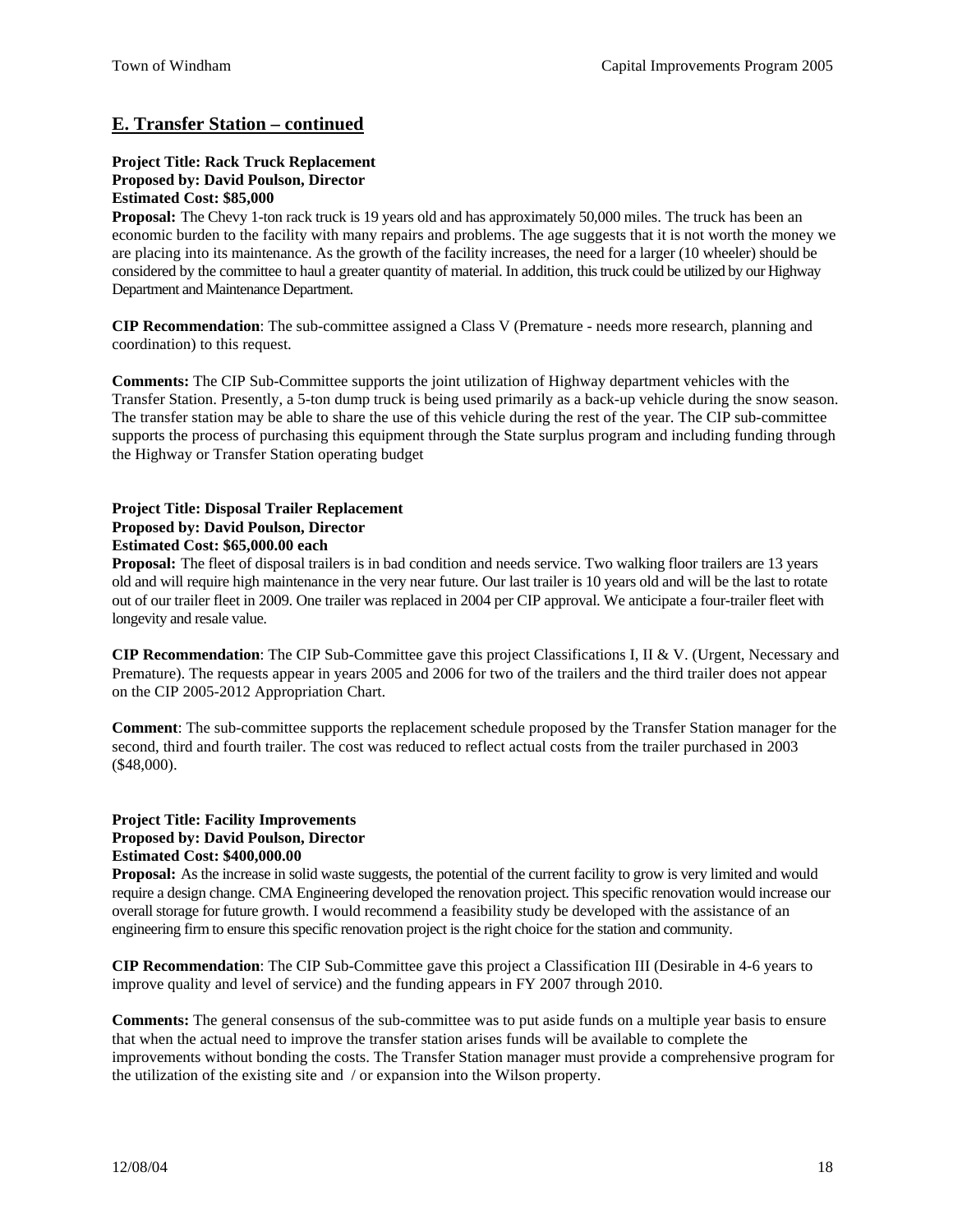## **E. Transfer Station – continued**

## **Project Title: Articulating Loader Replacement Proposed by: David Poulson, Director Estimated Cost: \$85,000**

**Proposal:** The JCB articulating loader is 5 years old and has 4200 hours operating hours. Dependent on hours, age, and wear, most equipment should have a turnover timeframe of 5 years. The use of this piece of equipment has increased its annual repairs and maintenance costs. As an option, the Town could review a lease to own program. We are investigating a smaller loader to utilize on the trash floor and recycling floor.

**CIP Recommendation**: The CIP Sub-Committee gave this project a Classification I (Urgent, needed immediately for public health and safety). The funding appears in FY 2005.

**Comment**: The Transfer Station manager reduced the original request to purchase a different vehicle that could be used for both the skid steer operation and the articulating loader operation. This dual use vehicle will allow for a backup for the needs of each of these vehicles. The sub-committee felt that this is a better purchase and could be made to reduce the cost.

## **Project Title: Skid Steer Loader Replacement Proposed by: David Poulson, Director Estimated Cost: \$85,000.00**

**Proposal:** The Bobcat loader is 3 year old and has 1400 operating hours. Replacement would be anticipated at the 5-year timeframe. Our plan is to replace this loader with a twin to the articulating loader to ensure backup equipment if one of those pieces is out of service. We need interchangeable equipment that can be diversified to have more applications.

**CIP Recommendation**: The CIP Sub-Committee gave this project a Classification III (Desirable) and the funding appears in FY 2008.

**Comments**: The Transfer Station manager reduced the original request to purchase a different vehicle that could be used for both the skid steer operation and the articulating loader operation. This dual use vehicle will allow for a backup for the needs of each of these vehicles. This purchase would be for the Bobcat purchased in 2001.

#### **Project Title: Conveyor System Renovation Proposed by: David Poulson, Director Estimated Cost: \$100,000.00**

**Proposal:** The conveyor system is 14 years old and has been used extensively during those years. To avoid a complete new conveyor system, a renovation of the existing system would require new belts, refinishing any metal deterioration, replace motors, etc. Some ofthis cost may be reduced during yearly upgrades and replacements, i.e., 2003 upgrade. It is necessary to avoid any interruption of service due to the failure of the conveyor.

**CIP Recommendation**: The CIP Sub-Committee gave this project a Classification III (Desirable) and it appears in FY 2009.

**Comments:** The sub-committee agrees with the Transfer Station manager's replacement timeframe for this type of equipment.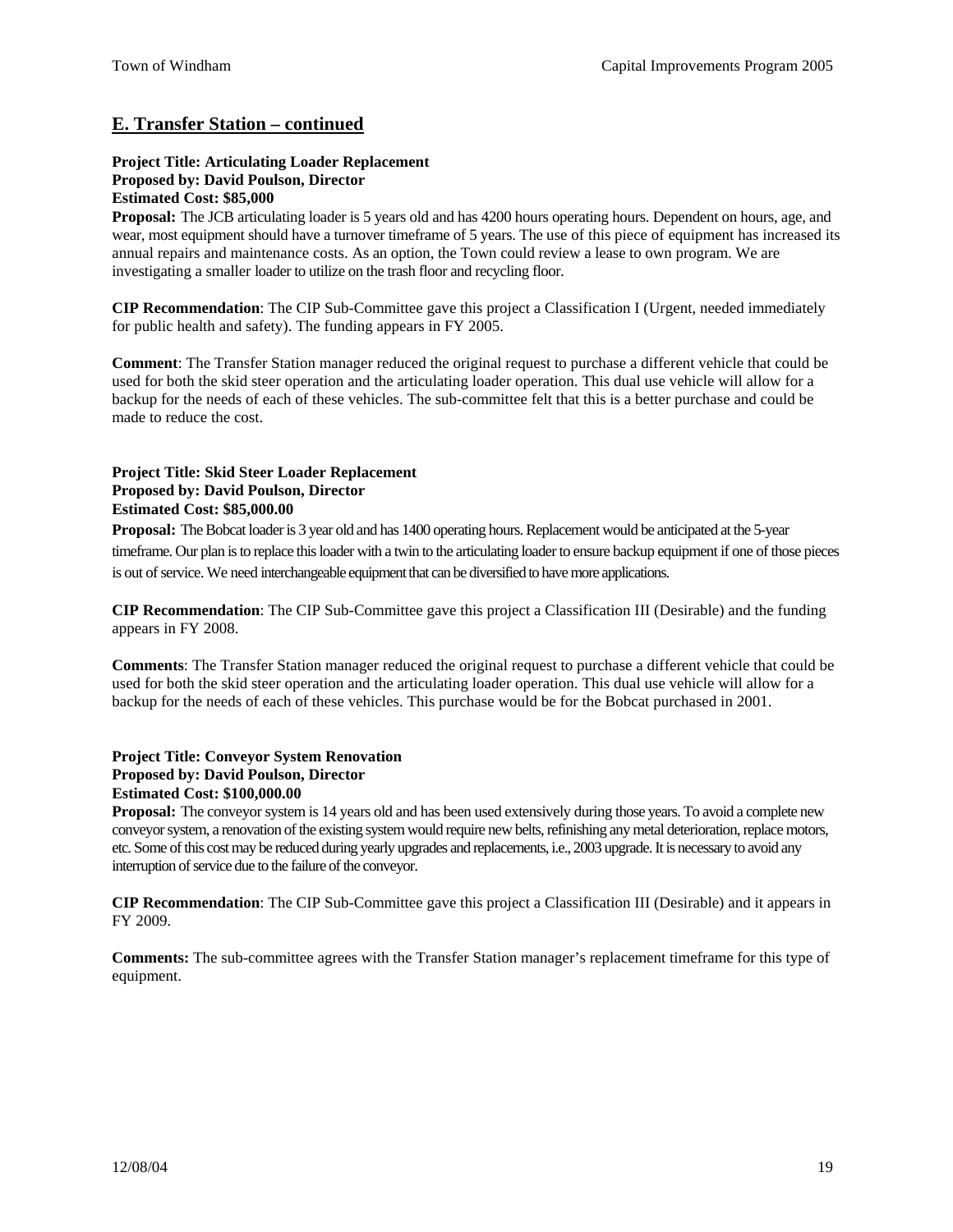## **E. Transfer Station – continued**

## **Project Title: Baler Replacement Proposed by: David Poulson, Director Estimated Cost: \$250,000.00**

**Proposal:** The baler unit is 4 years old and has been used extensively during those years. The existing baler had a major maintenance service performed in 2003, which extended its life. Replacement with new unit (pending no major problems with the existing unit) is thereby extended.

**CIP Recommendation**: The CIP Sub-Committee gave this project a Classification III (Desirable) and it appears in FY 2008.

**Comments:** The subcommittee agrees with the Transfer Station manager's replacement timeframe for this type of equipment.

## **Project Title: Fencing and Gates Cost Proposed by: David Poulson, Director Estimated Cost: \$75,000.00**

**Proposal:** The existing site has little to no security. The State D.E.S. mandates the facilities are secured and have no potential for on-property intrusion. The project would surround the facility with fencing and both gates would be electric. Once installed, only maintenance would be required by staff or an installation company. Beyond a D.E.S. violation, the Town would be placed in a questionable position if something would happen after hours.

**CIP Recommendation**: The CIP Sub-Committee gave this project a Classification V (Premature). The request does not appear on the CIP 2005-2012 Appropriation Chart.

**Comments:** The subcommittee feels these costs will be included in the Transfer Station Facility Improvements program outlined above.

## **F. Planning and Development/Tax Assessor**

## **Project Title: Master Plan Update Proposed by: Alfred Turner, Director of Planning Estimated Cost: \$100,000**

**Proposal:** The 2005 Master Plan is schedule to be completed early in 2005. NH State law for validity of Zoning Ordinances and Impact fees requires an updated master plan and it is recommended that the Master Plan be updated every five years.

**CIP Recommendation:** The CIP Sub-Committee assigned a Class III (Desirable, needed within 4-6 years) to this project. In keeping with the five-year update schedule, funding for this request appears in FY 2010.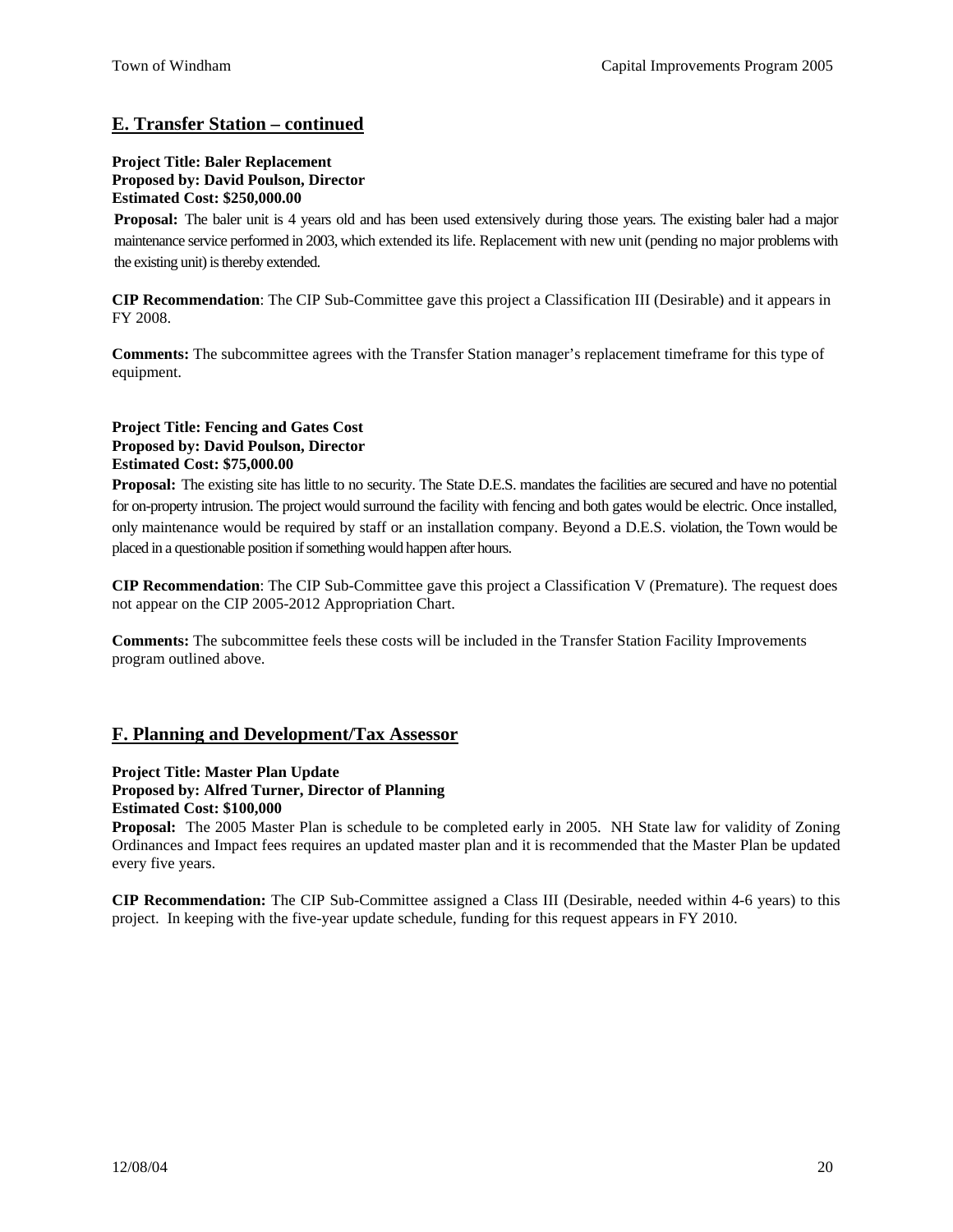## **F. Planning and Development/Tax Assessor - continued**

## **Project Title: Photogrammetric Aerial Base Mapping – Phase II Proposed by: Rex Norman, Windham Town Assessor**

## **Alfred Turner, Windham Director of Planning and Development**

## **Estimated Cost: Phase II - \$75,000**

**Proposal**: In Phase 1, The Town of Windham is implementing a Geographical Information System (GIS) based program that can be utilized by multiple departments. The photographs will be used to produce an updated base map of the town to include roads, rivers, lakes, ponds, wetlands, buildings, lawns, contours, and excavations. The map positions will be verified by a corresponding GPS survey. The digital photographs with GPS positions will be overlaid on the digitized tax maps to produce a full GIS map of the town.

Phase II proposes to supplement the GIS program by providing: planimetric mapping of buildings, fences, stone walls and vegetation; 3-D modeling capabilities of the entire town using aerial photography provided in Phase I and will include adding color aerial photography suitable for producing 100-scale maps. This improved accuracy is expected to add a substantial amount of taxable value and improve assessment proportionality.

**CIP Recommendation**: To complete this project, the CIP Sub-Committee assigned a Class II (Necessary, needed within 1-3 years) to this request, and funding is included in FY 2006.

## **G. Windham School District**

#### **Project Title: School Septic Replacement**

#### **Proposed by: Brian Gallagher, School District Administrator Estimated Cost: \$200,000**

**Proposal:** The Golden Brook septic system is over 30 years in age and the Middle School septic system is at maximum capacity with the 1998 addition. In preparation for the eventual replacement on one of the systems, the school board requested \$200,000 in the CIP FY 2002-2008 plan, to be allocated to a CRF in \$50,000 increments during fiscal years 2002-2005. This year the school board is asking for the final payment of \$45,293 to be allocated in remaining FY 2005.

**CIP Recommendation:** The CIP Sub-Committee assigned a Class I to this project (Urgent – cannot be delayed, needed immediately for health and safety reasons) and acknowledges the importance of this project to the health and safety of the students. The CIP Sub-Committee recommends the final allocation of \$45,293 be made in FY 2005.

#### **Project Title: Elementary School Facilities Proposed by: Brian Gallagher, School District Administrator Estimated Cost: \$15,000,000**

**Proposal:** The School Board requested funding for a future elementary school beginning in 2009. Estimated total cost is \$15,000,000 less \$186,347 in a CRF funded by the CIP in the prior three years. October 2004 district projections, as well as expected changes in the state minimum standards, continue to support the need for additional facilities by the year 2010. The school board requested funding for a 20-year bond at 6%.

**CIP Recommendation:** The CIP Sub-Committee assigned a Class III to this project (Desirable, needed within 4-6 years) and funded the request beginning in FY 2010. Thus capital funding for the new elementary facility will not begin until after the 1998 school renovation bond payments are completed in 2009, easing the burden on Windham taxpayers.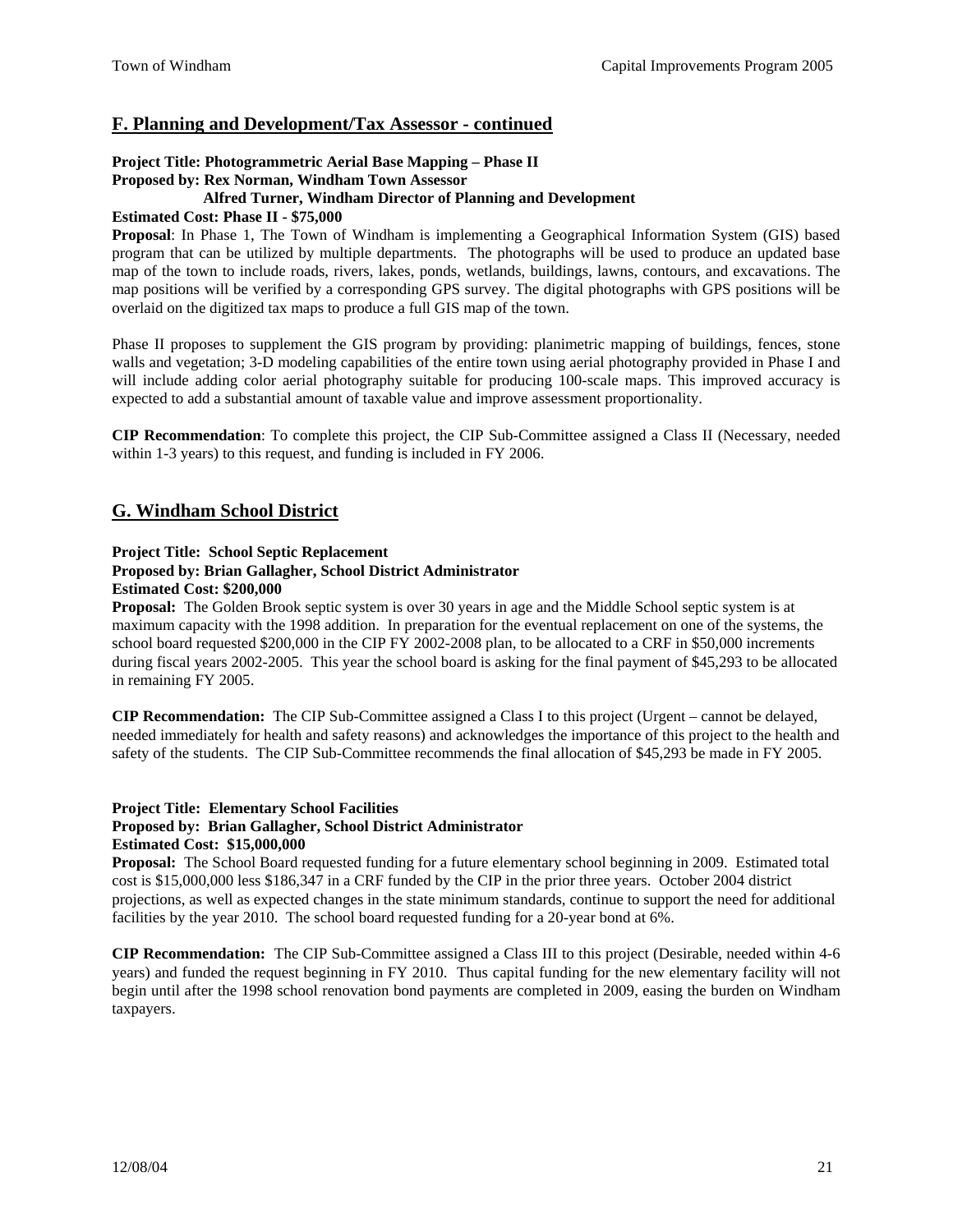## **H. Departments/Committees Not Submitting Requests for the FY 2005-2012 CIP:**

**Cable Advisory Department Cable TV Department Cemetery Trustees Community Stewardship Conservation Commission Emergency Management Historic District Commission Housing Authority Information Technology Department Police Department Recreation Committee Senior Center Technical Advisory Board Town Clerk Treasurer**